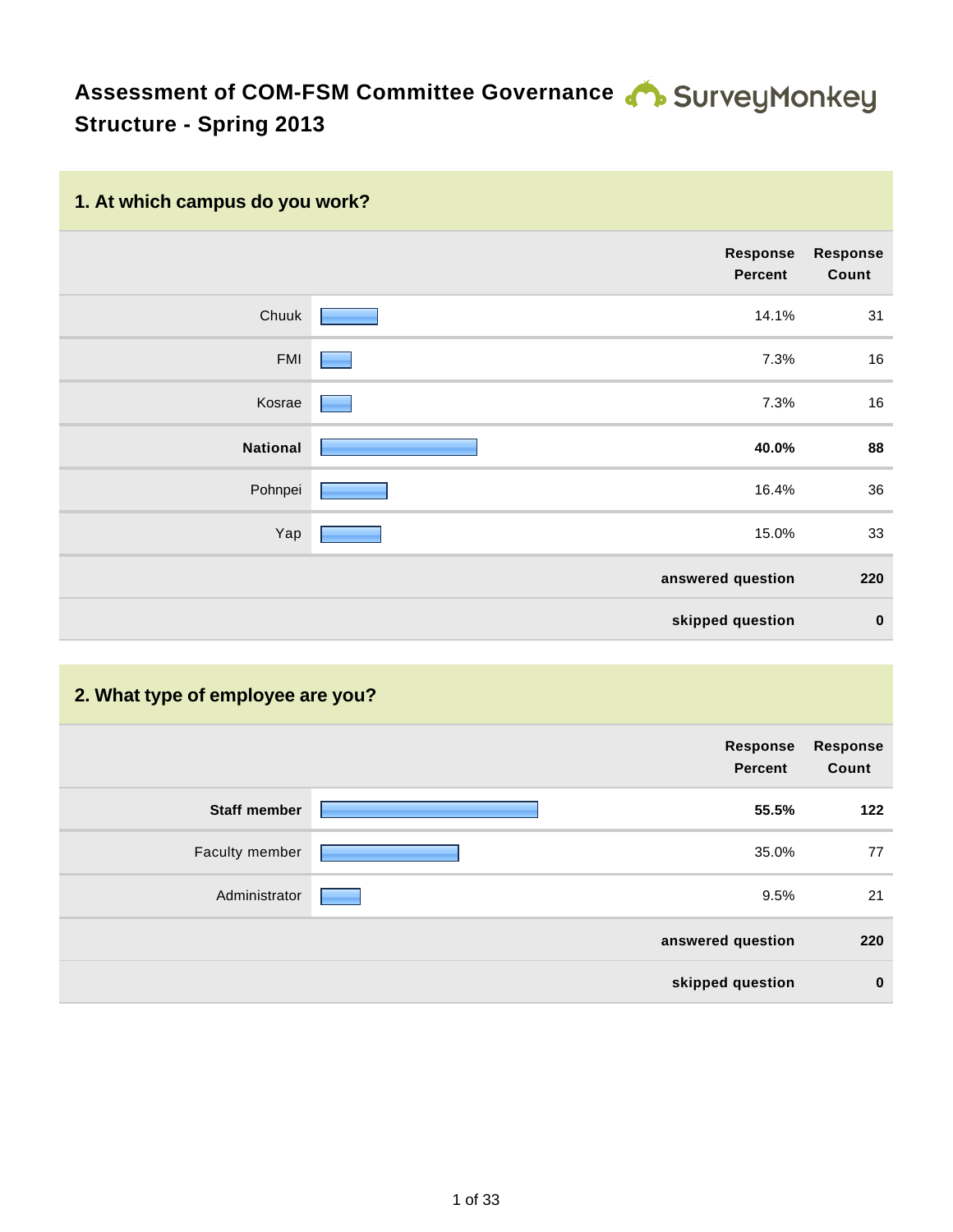| 3. Are you a Micronesian? |                            |                          |
|---------------------------|----------------------------|--------------------------|
|                           | <b>Response</b><br>Percent | <b>Response</b><br>Count |
| Yes                       | 73.6%                      | 162                      |
| <b>No</b>                 | 26.4%                      | 58                       |
|                           | answered question          | 220                      |
|                           | skipped question           | $\mathbf 0$              |

## **4. Are you currently a member of a standing committee?**

|     | Response<br><b>Percent</b> | Response<br>Count |
|-----|----------------------------|-------------------|
| Yes | 65.5%                      | 144               |
| No  | 34.5%                      | 76                |
|     | answered question          | 220               |
|     | skipped question           | $\mathbf 0$       |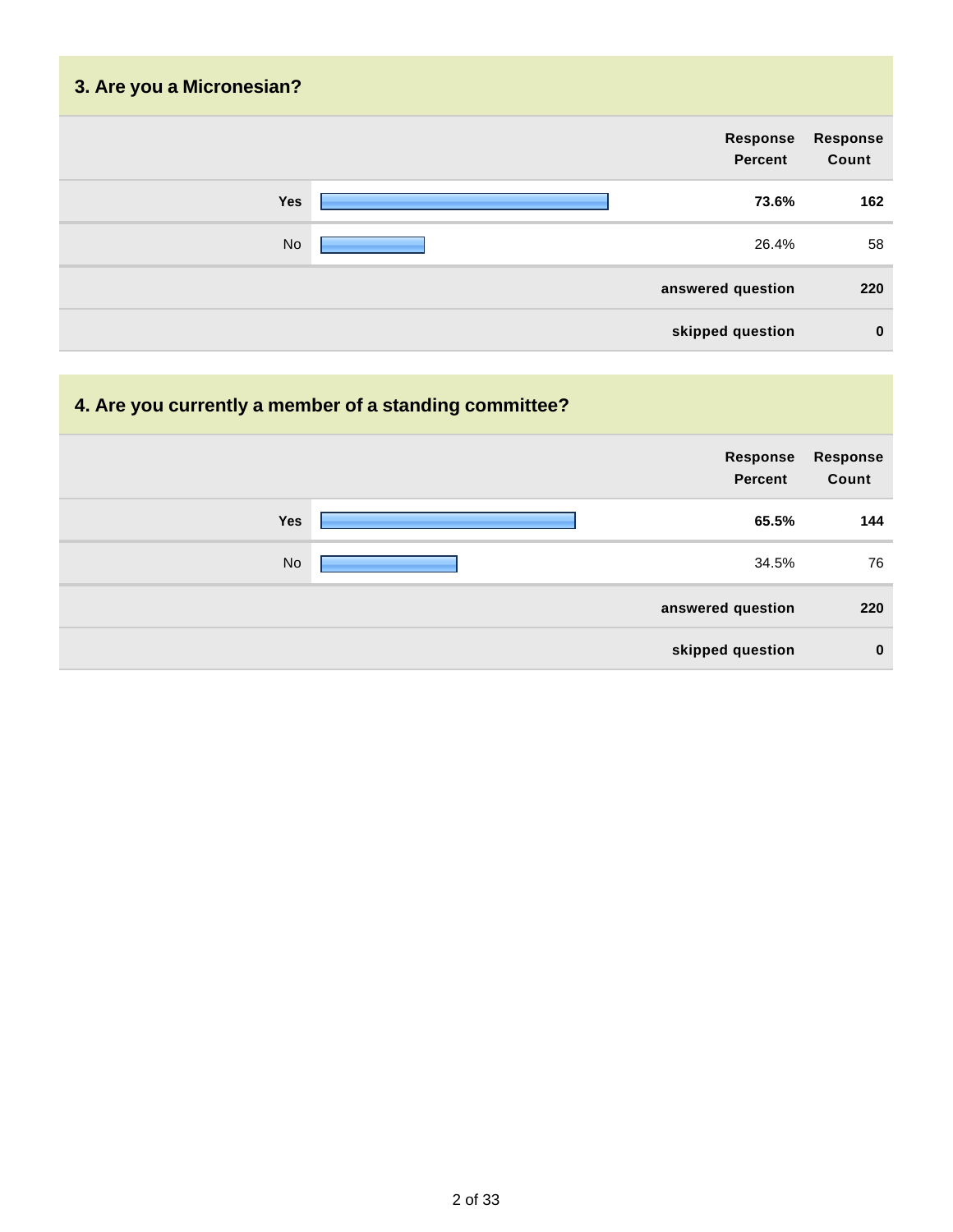**5. Thinking back on your committee's meetings over the past several months, please mark your level of agreement with the following statements.**

|                                                                                                                             | <b>Strongly</b><br>Agree | Agree      | <b>Neutral</b> | <b>Disagree</b> | <b>Strongly</b><br><b>Disagree</b> | Rating<br>Count |
|-----------------------------------------------------------------------------------------------------------------------------|--------------------------|------------|----------------|-----------------|------------------------------------|-----------------|
| I understand the committee's<br>Terms of Reference.                                                                         | 40.7% (55)               | 47.4% (64) | 8.9% (12)      | $3.0\%$ (4)     | $0.0\%$ (0)                        | 135             |
| The members worked toward<br>fulfilling their responsibility as<br>outlined in the committee's Terms<br>of Reference.       | 32.6% (44)               | 51.9% (70) | 11.9% (16)     | $3.0\%$ (4)     | $0.7\%$ (1)                        | 135             |
| All members attended regularly.                                                                                             | 7.5% (10)                | 30.6% (41) | 25.4% (34)     | 29.1% (39)      | 7.5% (10)                          | 134             |
| Agendas, minutes and ancillary<br>materials were provided<br>electronically prior to the committee<br>meetings.             | 35.8% (48)               | 44.8% (60) | 11.2% (15)     | $6.7\%$ (9)     | $1.5\%$ (2)                        | 134             |
| In general, the objectives of each<br>committee meeting were clear and<br>understood.                                       | 29.1% (39)               | 52.2% (70) | 12.7% (17)     | $3.7\%$ (5)     | $2.2\%$ (3)                        | 134             |
| All members were encouraged to<br>participate in the discussion and<br>provide input into decisions and<br>recommendations. | 38.5% (52)               | 51.1% (69) | $7.4\%$ (10)   | $0.7\%$ (1)     | $2.2\%$ (3)                        | 135             |
| Discussion and decisions were data<br>informed and supported by sound<br>evidence.                                          | 22.6% (30)               | 56.4% (75) | 17.3% (23)     | $2.3\%$ (3)     | $1.5\%$ (2)                        | 133             |
| Decisions and recommendations<br>were made by consensus in your<br>committee.                                               | 38.8% (52)               | 49.3% (66) | 7.5% (10)      | $3.0\%$ (4)     | $1.5\%$ (2)                        | 134             |
| Committee members were<br>respectful of all members and<br>guests at each meeting.                                          | 43.3% (58)               | 47.8% (64) | $8.2\%$ (11)   | $0.7\%$ (1)     | $0.0\%$ (0)                        | 134             |
| Action items and parties<br>responsible were clearly articulated.                                                           | 26.9% (36)               | 55.2% (74) | 11.9% (16)     | $5.2\%$ (7)     | $0.7\%$ (1)                        | 134             |
| Committee chair or co-chairs were<br>effective in managing meetings.                                                        | 30.8% (41)               | 50.4% (67) | 14.3% (19)     | $3.8\%$ (5)     | $0.8\%$ (1)                        | 133             |
| Participation in your committee was<br>important and valuable to COM-                                                       | 45.9% (62)               | 42.2% (57) | $6.7\%$ (9)    | $4.4\%$ (6)     | $0.7\%$ (1)                        | 135             |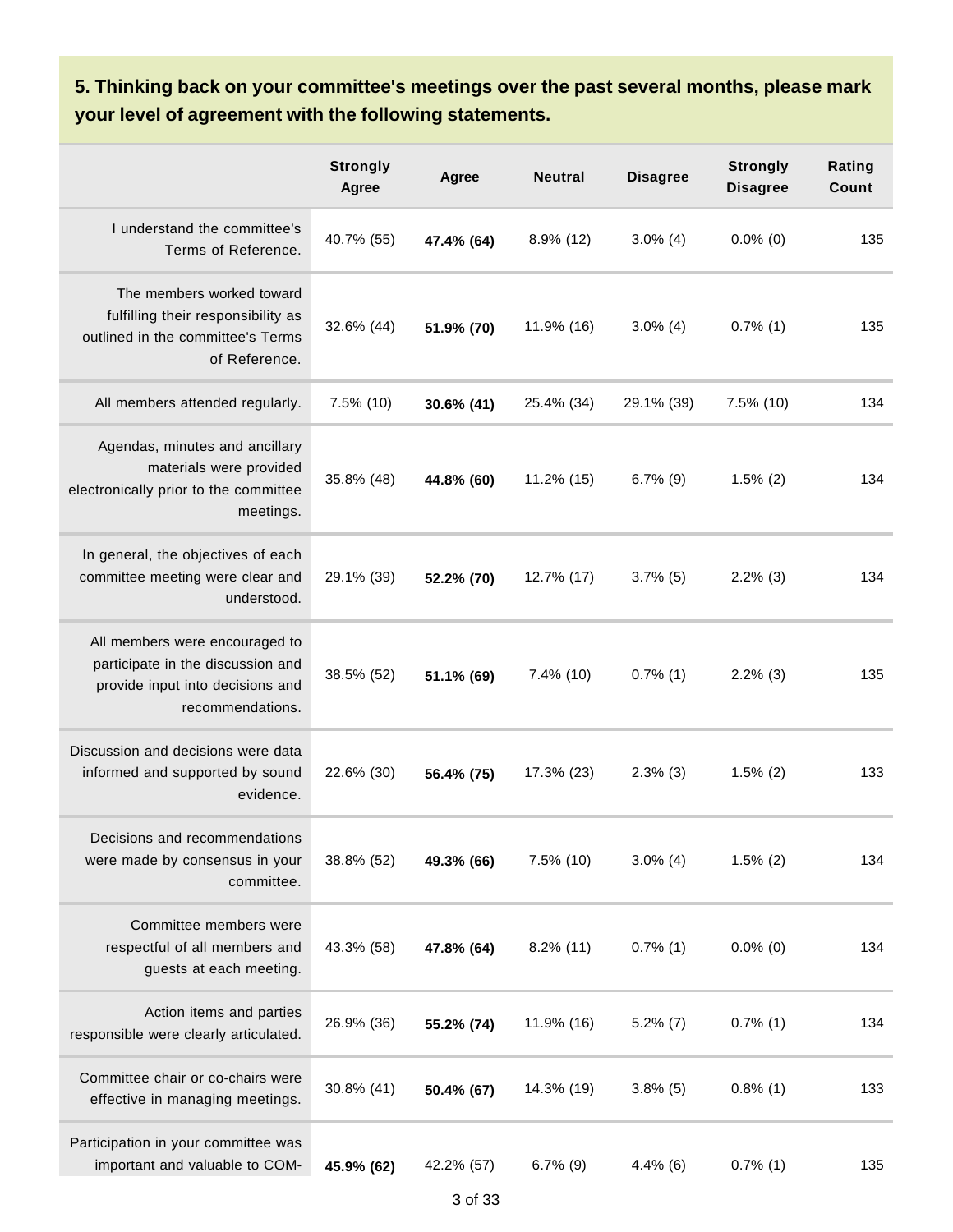| FSM.                                                                                           |            |            |            |             |                   |     |
|------------------------------------------------------------------------------------------------|------------|------------|------------|-------------|-------------------|-----|
| Overall, I am satisfied with COM-<br><b>FSM's new Participatory</b><br>Governance performance. | 32.8% (44) | 46.3% (62) | 13.4% (18) | $5.2\%$ (7) | $2.2\%$ (3)       | 134 |
|                                                                                                |            |            |            |             | answered question | 135 |
|                                                                                                |            |            |            |             | skipped question  | 85  |

## **6. How do you usually participate in committee meetings?**

|                              | <b>Response</b><br><b>Percent</b> | <b>Response</b><br>Count |
|------------------------------|-----------------------------------|--------------------------|
| In person                    | 58.5%                             | 79                       |
| Via teleconference/telephone | 41.5%                             | 56                       |
|                              | answered question                 | 135                      |
|                              | skipped question                  | 85                       |

## **7. Are you given ample opportunities to participate in the committee discussions?**

|           | Response<br><b>Percent</b>                              | <b>Response</b><br>Count |
|-----------|---------------------------------------------------------|--------------------------|
| Yes       | 87.5%                                                   | 49                       |
| <b>No</b> | 12.5%                                                   | $\overline{7}$           |
|           | Please explain your answer is the space provided below. | 34                       |
|           | answered question                                       | 56                       |
|           | skipped question                                        | 164                      |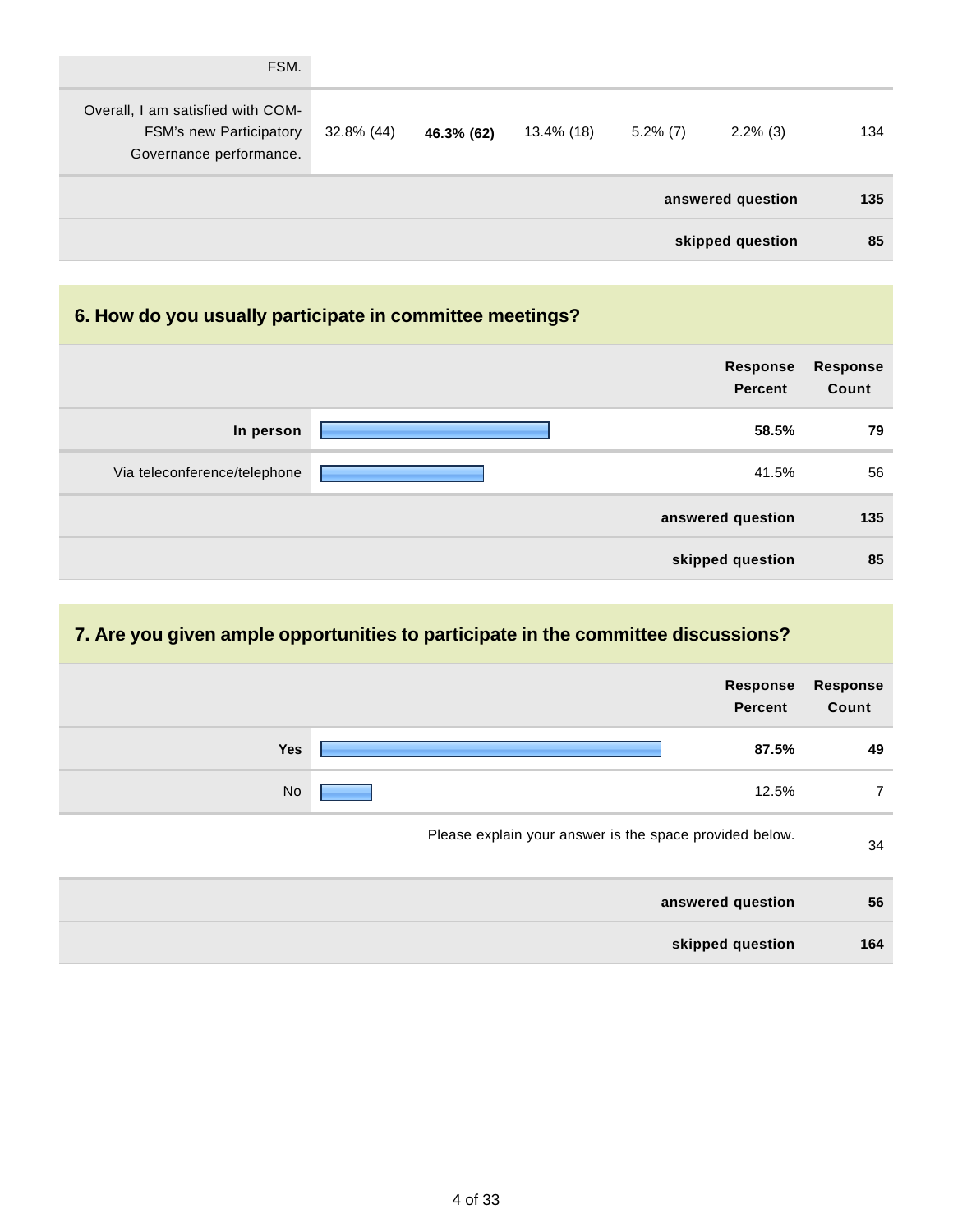### **8. What would improve your experience and participation in committees?**

|                   | Response<br>Count |
|-------------------|-------------------|
|                   | 42                |
| answered question | 42                |
| skipped question  | 178               |

#### **9. Please mark your level of agreement with the following statements. Strongly Agree Agree Disagree Strongly Disagree I do not know Rating Count** The college's committee structure promotes a participatory governance environment that involves the commitment and participation of all campus constituencies. 26.9% (54) **63.2% (127)** 3.5% (7) 3.0% (6) 3.5% (7) 201 The college's committee structure allows wide participation in the shared development of policies and procedures. 26.6% (54) **61.1% (124)** 5.9% (12) 1.5% (3) 4.9% (10) 203 The college's governance structure supports the systematic growth and development of COM-FSM. 32.2% (65) **55.0% (111)** 4.0% (8) 1.0% (2) 7.9% (16) 202 On an individual level, I have opportunities to input my views on critical policies and procedures being developed at the college. 23.2% (47) **56.2% (114)** 13.3% (27) 0.0% (0) 7.4% (15) 203 I participate in committee activities and other participatory governance activities (such as responding to surveys) on a regular basis. 39.4% (80) **53.2% (108)** 3.4% (7) 0.5% (1) 3.4% (7) 203 Information regarding committee discussions, actions, and decisions

On a regular basis I access

is readily available on the college wiki pages and through email. 31.8% (64) **59.7% (120)** 5.0% (10) 0.0% (0) 3.5% (7) 201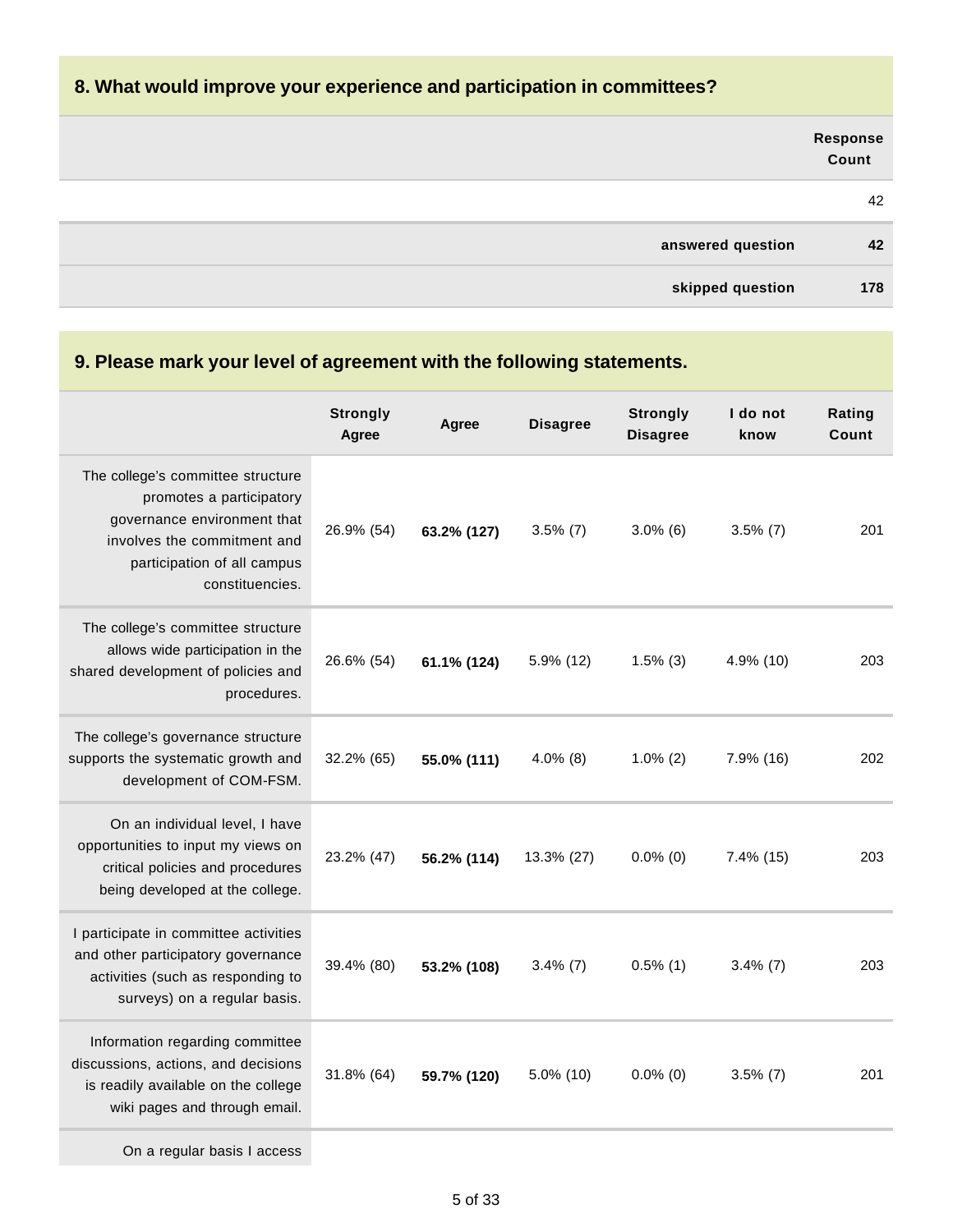|                                                                                                                                     |            |             |               |             | answered question | 203 |
|-------------------------------------------------------------------------------------------------------------------------------------|------------|-------------|---------------|-------------|-------------------|-----|
| information regarding committees<br>and decision-making via the college<br>wiki, email, and/or through<br>professional discussions. | 28.8% (57) | 56.1% (111) | $11.6\%$ (23) | $2.0\%$ (4) | $1.5\%$ (3)       | 198 |

**skipped question 17**

## **10. What suggestions do you have for improving the newly revised standing committee/participatory governance structure at COM-FSM?**

|                   | Response<br>Count |
|-------------------|-------------------|
|                   | 140               |
| answered question | 140               |
| skipped question  | 80                |

|                   | Response<br>Count |
|-------------------|-------------------|
|                   | 118               |
| answered question | 118               |
| skipped question  | 102               |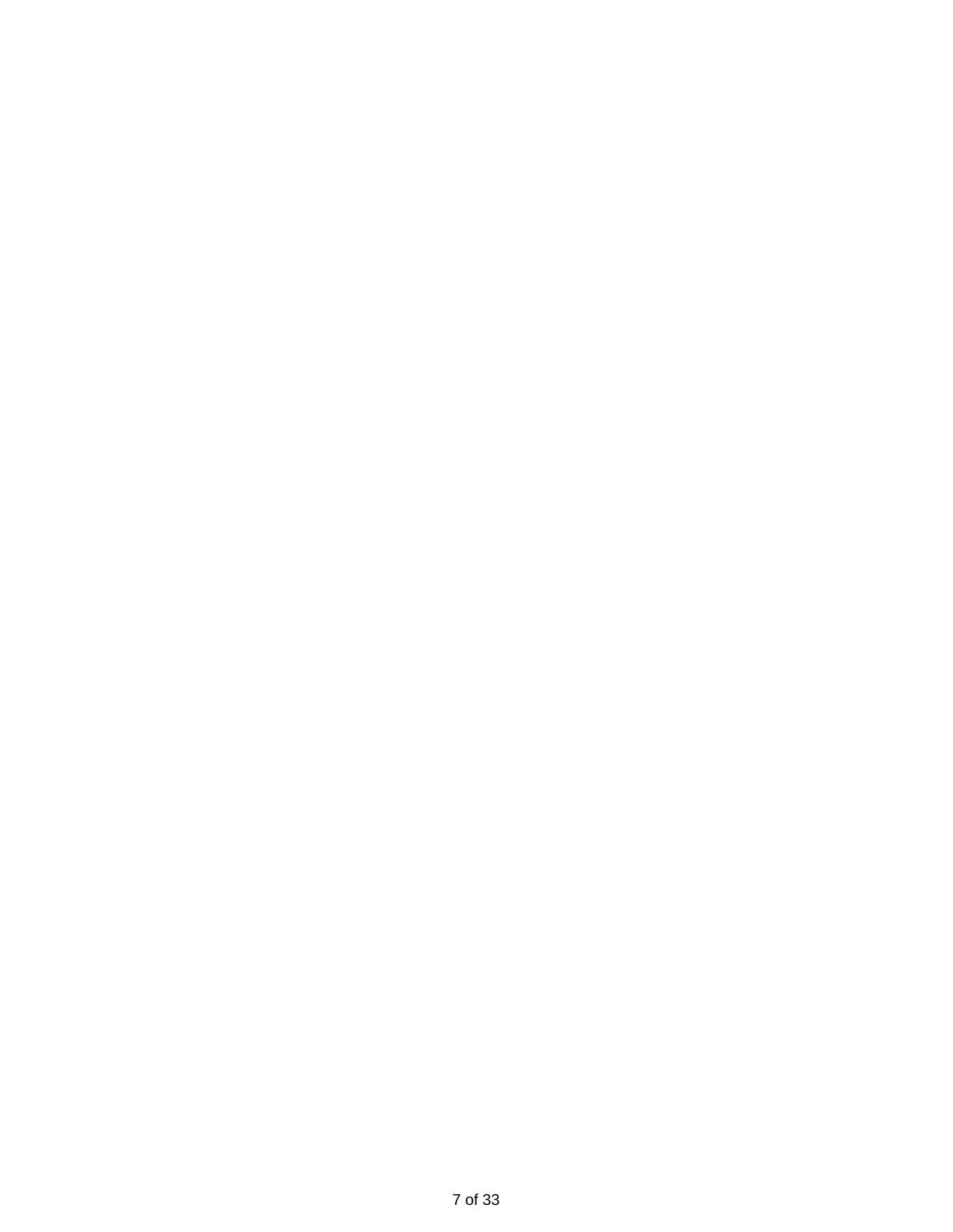### **Page 3, Q7. Are you given ample opportunities to participate in the committee discussions?**

| $\mathbf 1$    | It so confusing when two people talk at the same time.                                                                                                                                                                                                                                                                                                                                                                                                        | May 2, 2013 5:00 PM   |
|----------------|---------------------------------------------------------------------------------------------------------------------------------------------------------------------------------------------------------------------------------------------------------------------------------------------------------------------------------------------------------------------------------------------------------------------------------------------------------------|-----------------------|
| $\overline{2}$ | everyone is given chance to express opinion and ideas                                                                                                                                                                                                                                                                                                                                                                                                         | May 1, 2013 10:38 PM  |
| 3              | My committee meet during my class hours                                                                                                                                                                                                                                                                                                                                                                                                                       | May 1, 2013 9:49 PM   |
| 4              | Yesterday, was my second in that committee meeting. The one suppose to be<br>my first attend, was cancelled, i guess                                                                                                                                                                                                                                                                                                                                          | May 1, 2013 7:54 PM   |
| 5              | Give my view on the strategic plan survey.                                                                                                                                                                                                                                                                                                                                                                                                                    | May 1, 2013 7:11 PM   |
| 6              | The chair sometimes gives me chances to articulate my points on a specific<br>issue discussed.                                                                                                                                                                                                                                                                                                                                                                | May 1, 2013 6:38 PM   |
| $\overline{7}$ | I used to be a member of the PRC committee last year. This year, I was told to<br>be a member of the Faculty and Staff Senate Committee. I get confused<br>because I stopped participating in the PRC meetings but I am still receiving<br>information on the PRC. I have never been a Faculty and Staff Senate Meeting<br>this year. No one informs me of when the committee will meet or no whatsoever<br>information gets to me on the meeting. Thank you. | May 1, 2013 6:37 PM   |
| 8              | My participation is 100% via telephone, and opportunity to speak is always there.<br>We( on the phone) were always given opportunity to comment on the discussion.                                                                                                                                                                                                                                                                                            | May 1, 2013 6:34 PM   |
| 9              | I will be asked what my opinion is regarding a specific agenda.                                                                                                                                                                                                                                                                                                                                                                                               | May 1, 2013 6:00 PM   |
| 10             | During the meeting the discussions the chair always call on each member to<br>comment or provide insight on whatever matter was being but forward for<br>discussion. There was always on going dialogue between every members and<br>the whole group. I just wish there a much better means of communication beside<br>the dial in.                                                                                                                           | May 1, 2013 12:41 AM  |
| 11             | Ample time is given to everyone, but because we are coming in through<br>teleconference those members who are actually sitting together tend to forget<br>that they have colleagues who are not physically present but only through a<br>machine.                                                                                                                                                                                                             | Apr 30, 2013 11:06 PM |
| 12             | Thru wiki discussions or thru email and during meetings, although it is hard to<br>fully participate in meeting discussions when joining off-island.                                                                                                                                                                                                                                                                                                          | Apr 30, 2013 11:04 PM |
| 13             | During the committee meetings, the chair always acknowledged the presence of<br>those that are not bodily in the meeting by calling those of us who turned in on<br>the Teleconference.                                                                                                                                                                                                                                                                       | Apr 30, 2013 10:57 PM |
| 14             | yes, although committee chairs and officers should be given training on how to<br>effectively run meetings with members calling in from state campuses.<br>sometimes most of the discussions are dominated by members on site that little<br>time is left for online members to participate.                                                                                                                                                                  | Apr 30, 2013 10:41 PM |
| 15             | But I don't bother for I'm trying to understand what we're talking about first then I<br>would question later.                                                                                                                                                                                                                                                                                                                                                | Apr 30, 2013 10:40 PM |
| 16             | In each monthly meeting I attended, each state rep had always been asked to<br>voice out his or her input on each given issue. My privilege to cast my vote on                                                                                                                                                                                                                                                                                                | Apr 30, 2013 10:03 PM |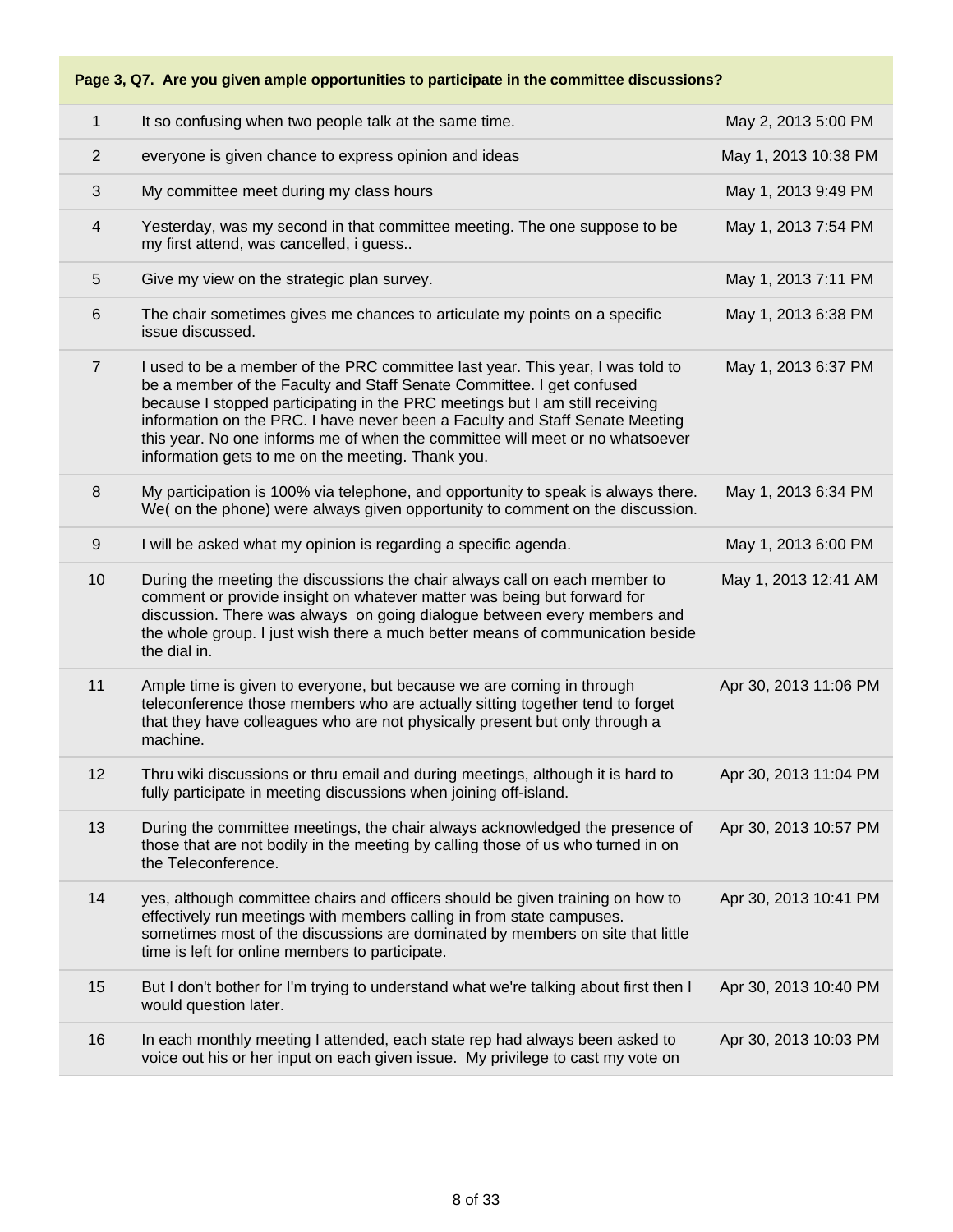

each motion is another example of how I was checking "Yes".

| 17 | The Chair has always invite for input from the State Campuses before voting.                                                                                                                                                                                                                                                                                                                                                      | Apr 30, 2013 8:44 PM  |
|----|-----------------------------------------------------------------------------------------------------------------------------------------------------------------------------------------------------------------------------------------------------------------------------------------------------------------------------------------------------------------------------------------------------------------------------------|-----------------------|
| 18 | Chairperson conducts the meeting in a way to allow for all members to provide<br>input.                                                                                                                                                                                                                                                                                                                                           | Apr 30, 2013 8:26 PM  |
| 19 | Not in teleconference meetings. Because sometimes people interfere when<br>some is still having the floor, especially when using an intercom. Time is limited.                                                                                                                                                                                                                                                                    | Apr 30, 2013 7:44 PM  |
| 20 | The Committee Chair is on top of continually checking/calling out off-island<br>participants by campus during meetings. This routine conference phone<br>checking allows off-island participants to contribute in committee discussions. I<br>feel that amble time is given for each off-island participant to contribute ideas,<br>insights, recommendations, and sometimes campus updates/news with other<br>committee members. | Apr 30, 2013 6:59 PM  |
| 21 | We are sent e-mails of agenda and other documets needed in the meeting<br>before a teleconference is scheduled so we have enough time to prepare for the<br>meeting, i.e. aside from our individual inputs, we are able to get reactions and<br>insights from everyone in our respective campuses.                                                                                                                                | Apr 30, 2013 6:37 PM  |
| 22 | There is enough time given to each member and members are asked to<br>participate in discussion and vote on action items.                                                                                                                                                                                                                                                                                                         | Apr 30, 2013 6:08 PM  |
| 23 | Each member were provided with details of the discussion and we are allowed<br>for about three days to send our comments and suggestions. And durng the<br>meeting, all comments and suggestions were being discussed and come up with<br>great solutions.                                                                                                                                                                        | Apr 27, 2013 4:19 AM  |
| 24 | The chairs usually called upon state campus reps to get their input. They usually<br>called them by campus so they are given chance to express their opinions.                                                                                                                                                                                                                                                                    | Apr 26, 2013 1:09 AM  |
| 25 | Since I am from Chuuk Campus, participation is extremely difficult, if not<br>impossible.                                                                                                                                                                                                                                                                                                                                         | Apr 25, 2013 8:39 PM  |
| 26 | Usually, though sometimes the largest group at National forget to let us give<br>some imput.                                                                                                                                                                                                                                                                                                                                      | Apr 25, 2013 5:59 PM  |
| 27 | Yes, thru meetings and the opportunity to email members and thru wiki.                                                                                                                                                                                                                                                                                                                                                            | Apr 25, 2013 4:56 PM  |
| 28 | The chair of the committee I was involved in usually call on each state campus to<br>give their comments or response to what is being discussed.                                                                                                                                                                                                                                                                                  | Apr 25, 2013 4:42 PM  |
| 29 | I always give my opinion in committee discussion. And I am very pleased with<br>how everyone in the committee considers my input. We have definitely improved<br>in our communication.                                                                                                                                                                                                                                            | Apr 25, 2013 3:19 PM  |
| 30 | As much as I wanted to participate in committee meetings, I'm given time to<br>orally say what ideas may assist the discussions.                                                                                                                                                                                                                                                                                                  | Apr 25, 2013 2:34 PM  |
| 31 | System-wide - allows you to input comments etc to a discussions. State-wise -<br>the Q & A time at the end of each Question or Discussions                                                                                                                                                                                                                                                                                        | Apr 25, 2013 11:58 AM |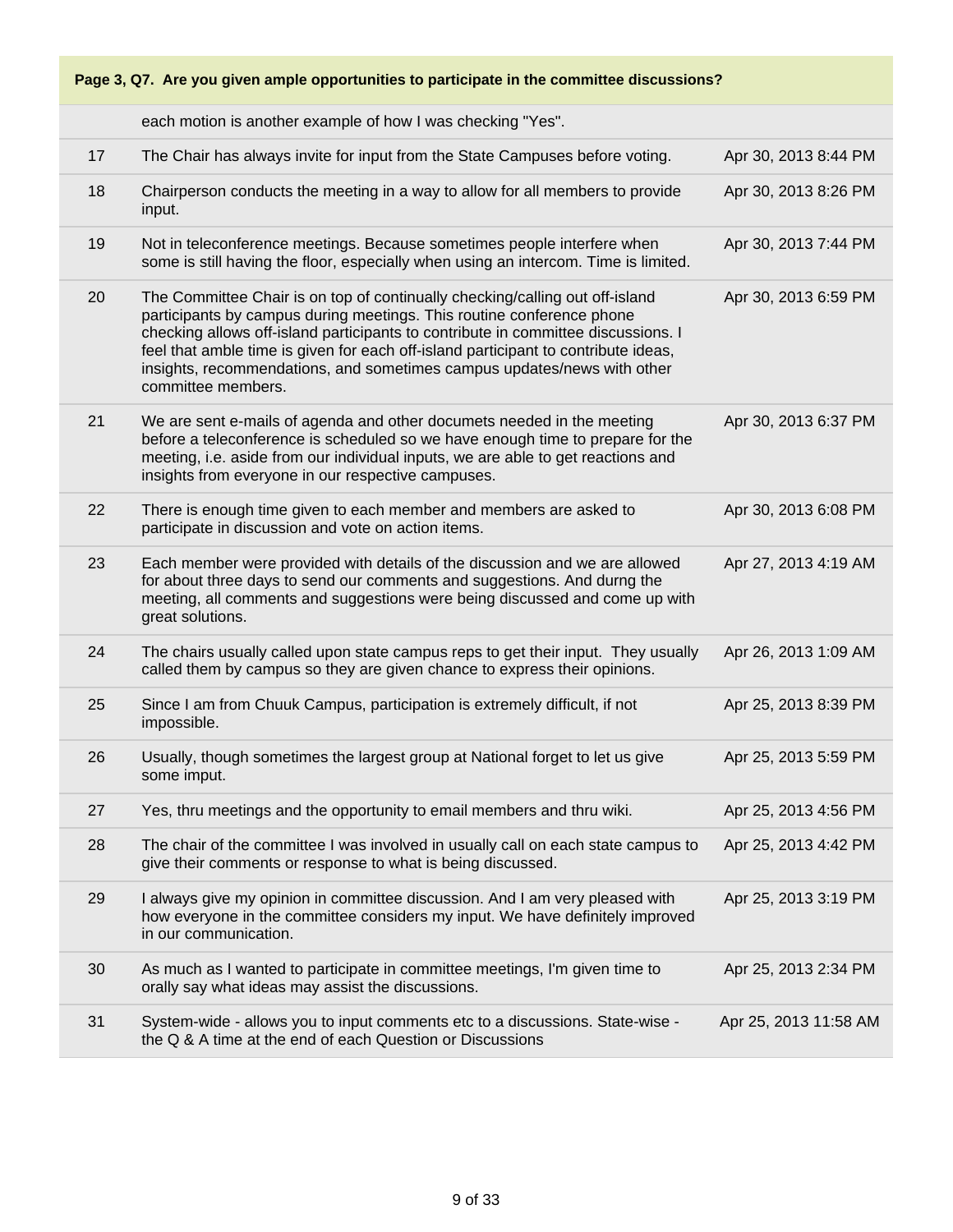

| 32 | The state campus' reps are always asked to comment individually. I believe that<br>I am given direct opportunity to comment by actually called upon than those<br>members physically present. | Apr 25, 2013 3:11 AM  |
|----|-----------------------------------------------------------------------------------------------------------------------------------------------------------------------------------------------|-----------------------|
| 33 | was always asked to share my ideas on agenda items that may have either a<br>positive or negative impact on Chuuk Campus.                                                                     | Apr 24, 2013 11:46 PM |
| 34 | Members were given sufficient time to pound on issues and discuss via emails or<br>wiki.                                                                                                      | Apr 24, 2013 10:46 PM |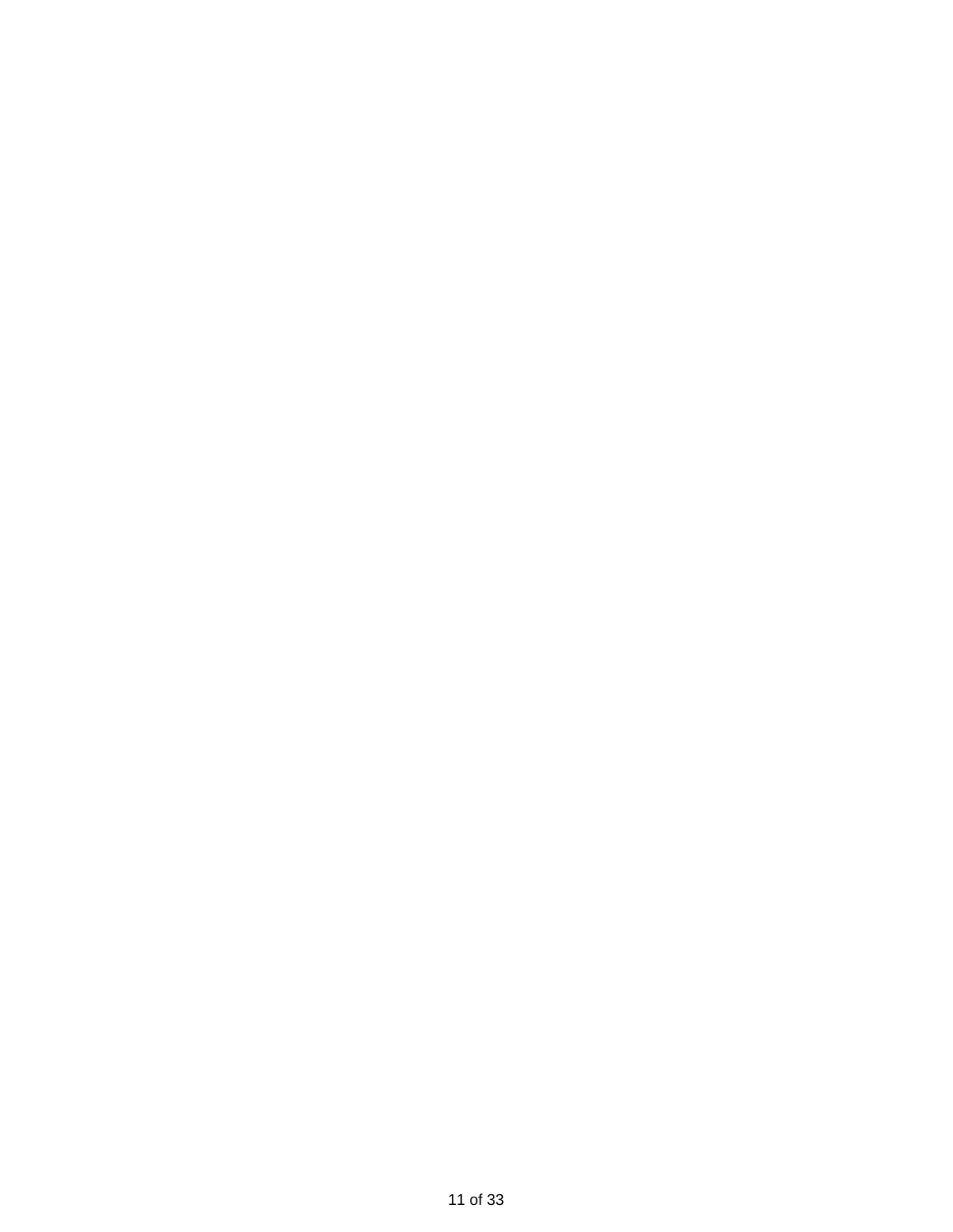**Page 3, Q8. What would improve your experience and participation in committees?**

| 1              | If I am there in person. Sometimes internet problem or landline is not functioning<br>well.                                                                                                                                                                                                                                                                                                                                    | May 2, 2013 8:26 PM   |
|----------------|--------------------------------------------------------------------------------------------------------------------------------------------------------------------------------------------------------------------------------------------------------------------------------------------------------------------------------------------------------------------------------------------------------------------------------|-----------------------|
| 2              | I need some time to think about improving it.                                                                                                                                                                                                                                                                                                                                                                                  | May 2, 2013 5:00 PM   |
| 3              | none                                                                                                                                                                                                                                                                                                                                                                                                                           | May 1, 2013 10:38 PM  |
| 4              | Change meeting schedule to either after 5 pm or night time.                                                                                                                                                                                                                                                                                                                                                                    | May 1, 2013 9:49 PM   |
| 5              | well, to join every time                                                                                                                                                                                                                                                                                                                                                                                                       | May 1, 2013 7:54 PM   |
| 6              | Just always attend committee meetings and track down all the data that needed<br>to scrutinized in order to arrived at a good sound judgement.                                                                                                                                                                                                                                                                                 | May 1, 2013 7:11 PM   |
| $\overline{7}$ | Problem using phone is sometimes we are cut off or line is static and when this<br>happens, we cannot hear others or members of the other campuses can not<br>hear us. Because of such incidents, they make fun of us thinking that we are<br>just that dumb. If this could be improved, I would hope that college should find<br>ways to improve phone system where other campuses can clearly hear others<br>and vice versa. | May 1, 2013 6:56 PM   |
| 8              | I would suggest that the committee meeting be conducted in a way that wouldn't<br>be interfered. In other words, we should avoid using tele-conference, too many<br>interferences.                                                                                                                                                                                                                                             | May 1, 2013 6:38 PM   |
| 9              | Let me talk about the PRC that I was a member of last year. I learned a lot of the<br>College information from it and get to share my piece of thought in that<br>committee. I felt good about it. Thank you.                                                                                                                                                                                                                  | May 1, 2013 6:37 PM   |
| 10             | Agenda and documents in concern are always distributed before the meeting<br>and I'm thankful for that. What I usually don't get before the meetings is pp<br>presentations for the presenters that are invited to our meeting ei Presidents,<br>VPs, Comptroller, etc                                                                                                                                                         | May 1, 2013 6:34 PM   |
| 11             | meet in person                                                                                                                                                                                                                                                                                                                                                                                                                 | May 1, 2013 6:21 PM   |
| 12             | Meeting time should vary instead of having all committee meetings held at the<br>same time and date of a week for the entire school year.                                                                                                                                                                                                                                                                                      | May 1, 2013 6:00 PM   |
| 13             | My committee meeting time always runs into my lunch hour.                                                                                                                                                                                                                                                                                                                                                                      | May 1, 2013 12:41 AM  |
| 14             | attend meetings on a regular basis                                                                                                                                                                                                                                                                                                                                                                                             | Apr 30, 2013 11:10 PM |
| 15             | Every topic that is being discussed, the chair should call on each of those joining<br>the conference by phone to voice their opinions relating to each issue being<br>discussed.                                                                                                                                                                                                                                              | Apr 30, 2013 11:06 PM |
| 16             | I personally think we need a more effective chair and the committee really needs<br>to re-evaluate its TOR to more accurately reflect the intended purpose and<br>current realities of such committee.                                                                                                                                                                                                                         | Apr 30, 2013 11:04 PM |
| 17             | Off island participants are sometimes can hardly hear clearly others at National<br>Campus.                                                                                                                                                                                                                                                                                                                                    | Apr 30, 2013 11:02 PM |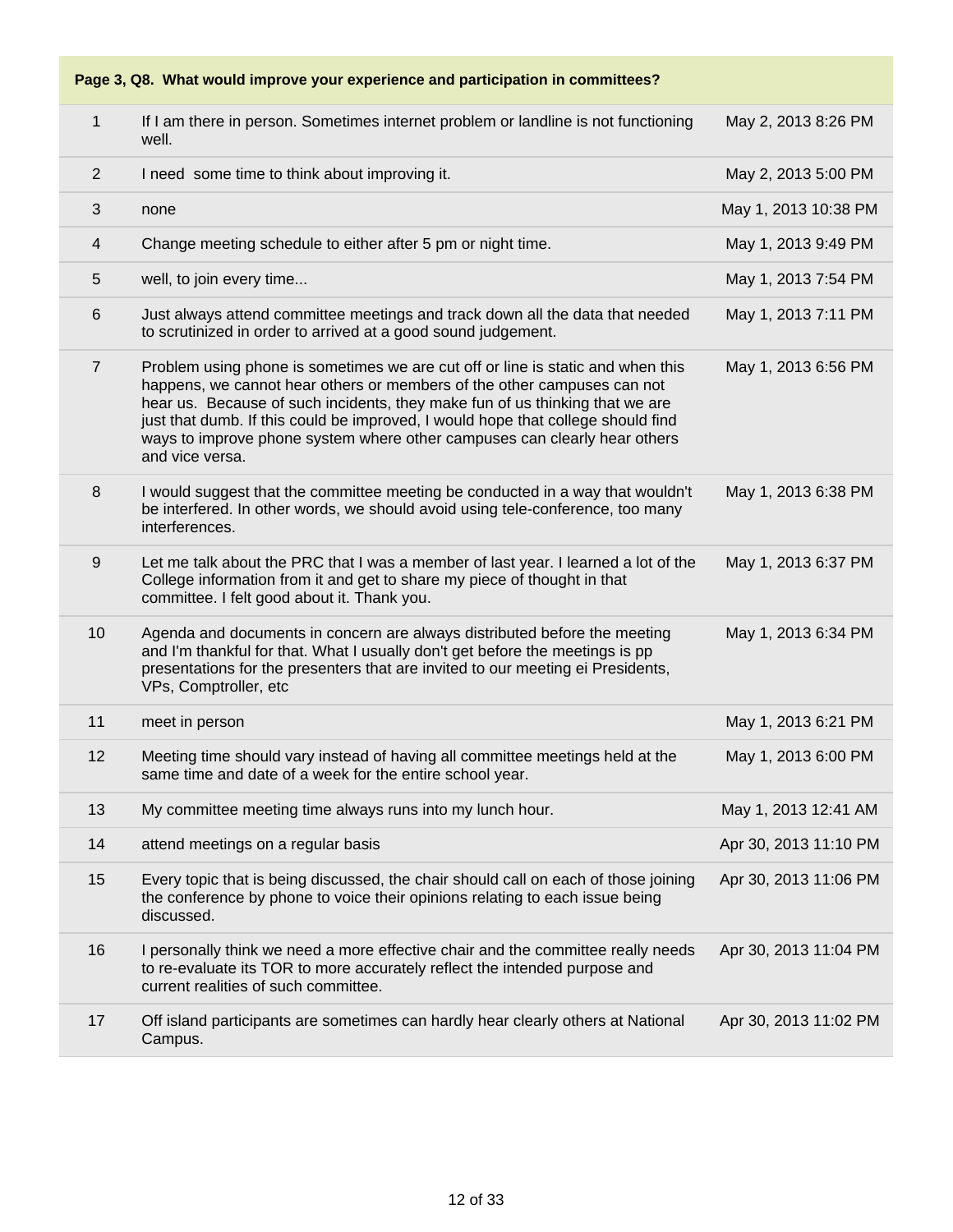| Page 3, Q8. What would improve your experience and participation in committees? |                                                                                                                                                                                                                                                                        |                       |  |
|---------------------------------------------------------------------------------|------------------------------------------------------------------------------------------------------------------------------------------------------------------------------------------------------------------------------------------------------------------------|-----------------------|--|
| 18                                                                              | By taking time studying the minute and always present at every meeting.                                                                                                                                                                                                | Apr 30, 2013 10:57 PM |  |
| 19                                                                              | Sometimes teleconference is staticky and can hardly hear anything from the<br>other end.                                                                                                                                                                               | Apr 30, 2013 10:45 PM |  |
| 20                                                                              | having all meeting handouts sent to members at least 2-3 days prior to meeting<br>dates to allow time for review and familiarization.                                                                                                                                  | Apr 30, 2013 10:41 PM |  |
| 21                                                                              | To try and participate in all schedule meetings so I could be more updated on<br>what's going on.                                                                                                                                                                      | Apr 30, 2013 10:40 PM |  |
| 22                                                                              | If only there will be once in a year in-person (every member meets at a<br>previously agreed-upon venue) meeting for every committee, it will serve me well<br>since I for one find it difficult to contribute wholeheartedly through this<br>teleconferencing method. | Apr 30, 2013 10:03 PM |  |
| 23                                                                              | Satisfy with the opportunity given by Chair to State Campuses for input.                                                                                                                                                                                               | Apr 30, 2013 8:44 PM  |  |
| 24                                                                              | Scheduling not to be to close to class time.                                                                                                                                                                                                                           | Apr 30, 2013 8:26 PM  |  |
| 25                                                                              | To have more knowledge on issues before meetings.                                                                                                                                                                                                                      | Apr 30, 2013 7:44 PM  |  |
| 26                                                                              | Attend each committee meetings on a regular basis                                                                                                                                                                                                                      | Apr 30, 2013 7:00 PM  |  |
| 27                                                                              | Since we have a limited bandwidth to include video conferencing during<br>committee meetings, I would like to suggest a cheap software like Citrix for real-<br>time video/audio conferencing.                                                                         | Apr 30, 2013 6:59 PM  |  |
| 28                                                                              | Videoconferencing and face-to-face meetings would be helpful.                                                                                                                                                                                                          | Apr 30, 2013 6:37 PM  |  |
| 29                                                                              | To be more focused.                                                                                                                                                                                                                                                    | Apr 30, 2013 6:08 PM  |  |
| 30                                                                              | Voice interruptions happen at times over poor connections. Bandwidth need to<br>be improved for better performance                                                                                                                                                     | Apr 30, 2013 6:03 PM  |  |
| 31                                                                              | Participation in committees improve my knowledge about the college and what<br>was really happening within the institution, then from there we can express our<br>concern and we can provide suggestions to make the college more progressive.                         | Apr 27, 2013 4:19 AM  |  |
| 32                                                                              | If the mode of communication gets better than teleconference. Sometimes you<br>feel like interrupting the discussion to state your point but you cannot break in.<br>By the time it comes to you, you forgot what you were to say, or you loose your<br>nerve.         | Apr 26, 2013 1:09 AM  |  |
| 33                                                                              | To allow Chuuk Campus to have its own independent FSS, to share our minutes<br>with FSS national, and to work together on agenda items.                                                                                                                                | Apr 25, 2013 8:39 PM  |  |
| 34                                                                              | Having the same number of participants from each campus in the group.                                                                                                                                                                                                  | Apr 25, 2013 5:59 PM  |  |
| 35                                                                              | Chair could be more proactive in preparing background info and bringing critical<br>issues to its members, and more effective in managing meetings.                                                                                                                    | Apr 25, 2013 4:56 PM  |  |
| 36                                                                              | Perhaps a face-to-face conference once a year or improve our technology at<br>state campuses so we can video/skype or illuminate.                                                                                                                                      | Apr 25, 2013 4:42 PM  |  |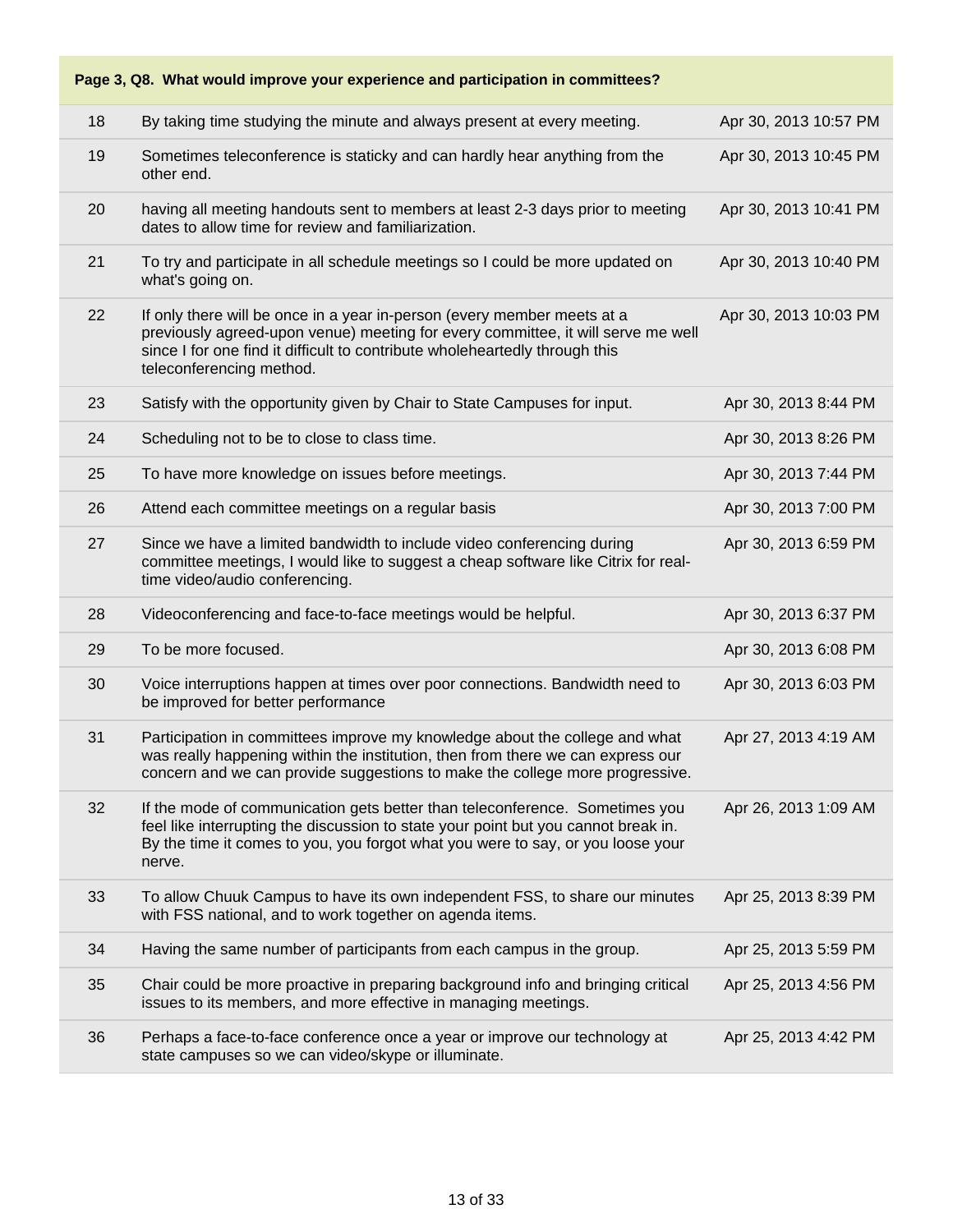### **Page 3, Q8. What would improve your experience and participation in committees?**

| 37 | Those that direct the meetings need to be more prepared. Often we participate in<br>meetings and we feel like nothing was accomplished in the meeting, theres not<br>enough direction in the meetings. The one person that has done effective<br>meetings is Franky, I like how she explains what the meeting is about and what<br>we want to achieve in the meeting. There needs to be more training on how to<br>effectively conduct meetings that set and achieve objectives. | Apr 25, 2013 3:19 PM  |
|----|----------------------------------------------------------------------------------------------------------------------------------------------------------------------------------------------------------------------------------------------------------------------------------------------------------------------------------------------------------------------------------------------------------------------------------------------------------------------------------|-----------------------|
| 38 | Sometimes, teleconference procedures not function properly which cause<br>difficulties to participate in such meeting.                                                                                                                                                                                                                                                                                                                                                           | Apr 25, 2013 2:34 PM  |
| 39 | System-wide - an opportunity to meet in person once in a while as via internet is<br>not really like conversing face to face?                                                                                                                                                                                                                                                                                                                                                    | Apr 25, 2013 11:58 AM |
| 40 | Give every member the opportunity to comment on issues, and respect their<br>views even if their views are not liked/accepted by many.                                                                                                                                                                                                                                                                                                                                           | Apr 25, 2013 3:11 AM  |
| 41 | Change the committee meeting time from 12:00 Chuuk time. That's my lunch<br>hour.                                                                                                                                                                                                                                                                                                                                                                                                | Apr 24, 2013 11:46 PM |
| 42 | to attend meetings in person whenever possible.                                                                                                                                                                                                                                                                                                                                                                                                                                  | Apr 24, 2013 10:46 PM |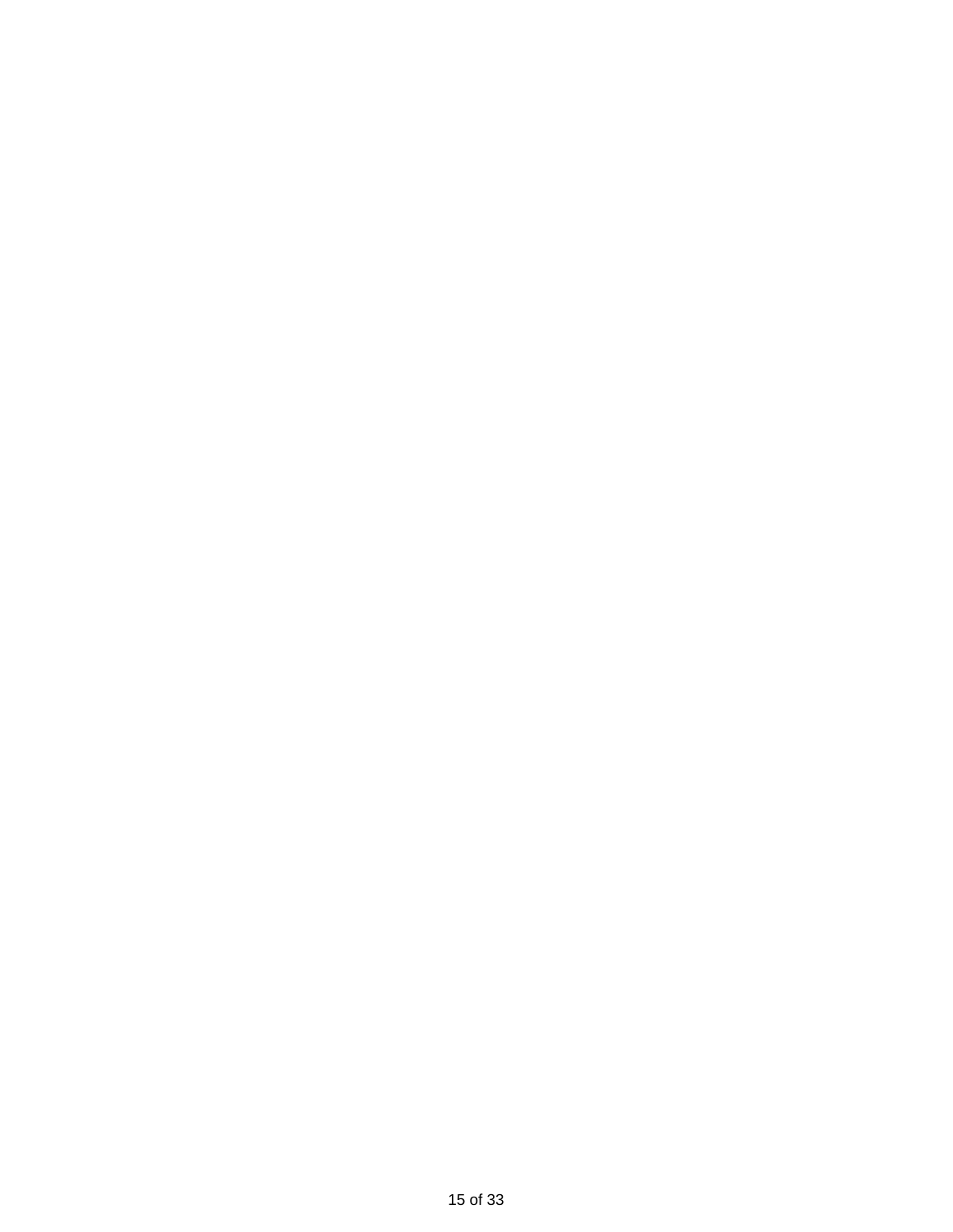| 1              | No Comment                                                                                                                                                                                                                                                                                                                                                                            | May 3, 2013 3:47 PM  |
|----------------|---------------------------------------------------------------------------------------------------------------------------------------------------------------------------------------------------------------------------------------------------------------------------------------------------------------------------------------------------------------------------------------|----------------------|
| 2              | The internet service or the teleconference equipment is not functioning well<br>sometimes or even most of the times. Sometimes we feel like we are being<br>neglected or abandoned. Just very frustrating sometimes.                                                                                                                                                                  | May 2, 2013 8:30 PM  |
| 3              | Always follow proper protocol when working with the college's needs.                                                                                                                                                                                                                                                                                                                  | May 2, 2013 8:23 PM  |
| 4              | Set aside time for committee meetings that will allow faculty members to<br>participate. One hour at the end of the day when everyone is tired is not so good.                                                                                                                                                                                                                        | May 2, 2013 6:14 PM  |
| 5              | everyone should be given a chance to participate in the committees                                                                                                                                                                                                                                                                                                                    | May 2, 2013 5:59 PM  |
| 6              | Members should be assigned not on the basis of their availability to the meetings<br>of a committee but on the basis of his knowledge or expertise on the committee<br>that he would be assigned for.                                                                                                                                                                                 | May 2, 2013 5:55 PM  |
| $\overline{7}$ | We need backup generator/ solar between the Dining Hall and the Residence<br>Hall parking Lot, therefore, when the power off they could not access to water<br>during the power outage. Water is the problem here in the residence hall when<br>power outage, it will cause no water. This is for the sake of the students health to<br>live in a good environment.                   | May 2, 2013 5:17 PM  |
| 8              | Meet regularly                                                                                                                                                                                                                                                                                                                                                                        | May 2, 2013 5:08 PM  |
| $9\,$          | though there are student reps on most of the standing committees, meeting<br>schedules should be made to accommodate student's available times. Most of<br>the student reps do not go to their meetings because meeting times conflict with<br>their class time; students' priority here at the college is attending their classes<br>and then extra curricular activities come next. | May 2, 2013 2:38 PM  |
| 10             | I was first assigned to some committees, then after a while, I was informed that I<br>had a different committee, so i was not informed of my real committee. i got lost<br>and never attend one ince. May be reminding members when here is confusion<br>on committee memership.                                                                                                      | May 2, 2013 6:24 AM  |
| 11             | No suggestion                                                                                                                                                                                                                                                                                                                                                                         | May 2, 2013 12:15 AM |
| 12             | I would suggest that even special contract will access to this kind of survey.                                                                                                                                                                                                                                                                                                        | May 1, 2013 11:28 PM |
| 13             | None at this time                                                                                                                                                                                                                                                                                                                                                                     | May 1, 2013 10:52 PM |
| 14             | <b>NONE</b>                                                                                                                                                                                                                                                                                                                                                                           | May 1, 2013 10:48 PM |
| 15             | none                                                                                                                                                                                                                                                                                                                                                                                  | May 1, 2013 10:40 PM |
| 16             | The development of policies and procedures.                                                                                                                                                                                                                                                                                                                                           | May 1, 2013 10:34 PM |
| 17             | I don't know how this could be accomplished, but there is a huge inequity<br>between members who attend regularly, and those who don't. We need to figure<br>out what would make attendance better. Surely, there is a way to accomplish<br>this. I will think about possible solutions                                                                                               | May 1, 2013 9:50 PM  |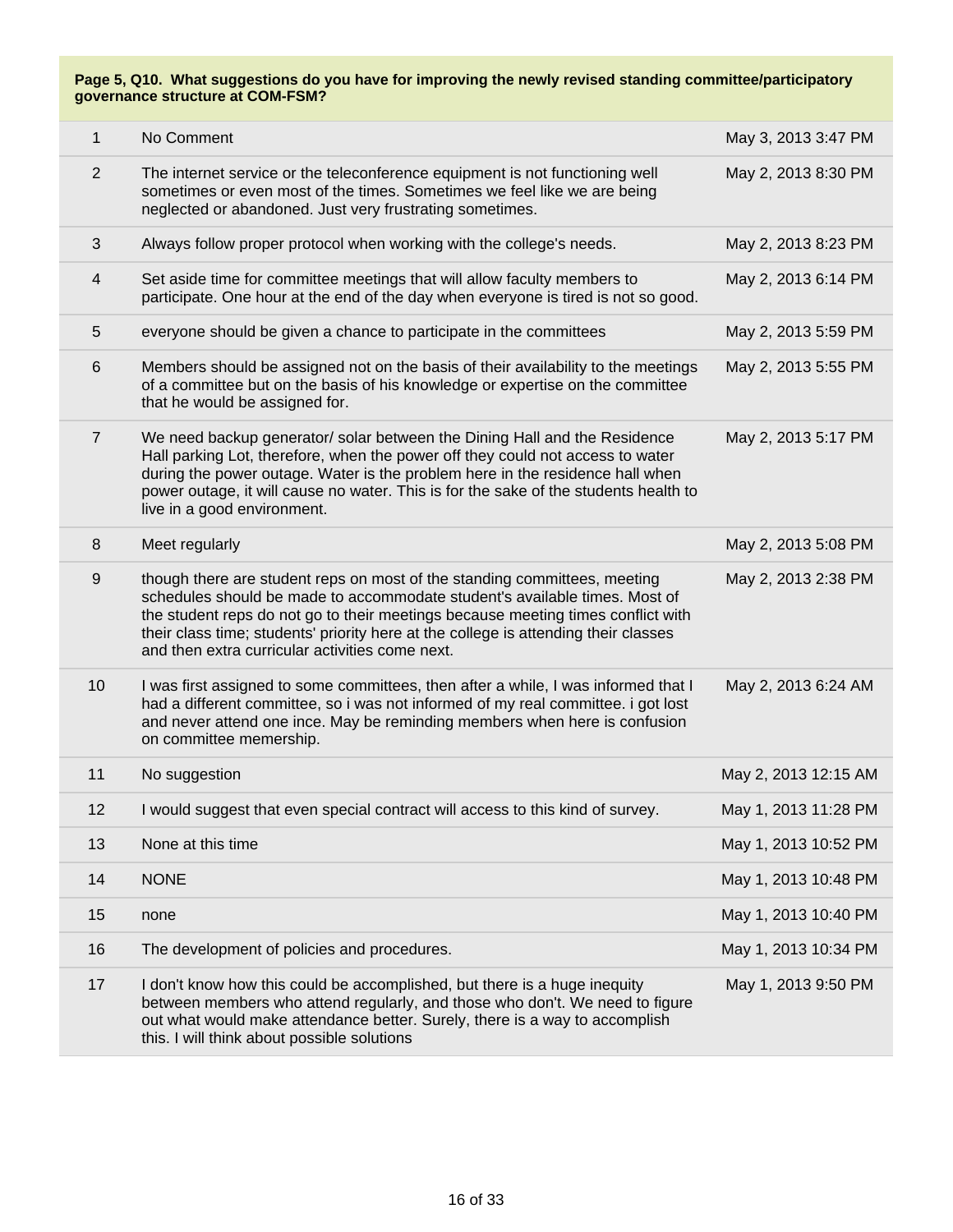| 18 | none at this time                                                                                                                                                                                                                                                                                                                                                                | May 1, 2013 9:31 PM |
|----|----------------------------------------------------------------------------------------------------------------------------------------------------------------------------------------------------------------------------------------------------------------------------------------------------------------------------------------------------------------------------------|---------------------|
| 19 | More public awareness on the events that going on at the College (System<br>Wide)                                                                                                                                                                                                                                                                                                | May 1, 2013 9:14 PM |
| 20 | None                                                                                                                                                                                                                                                                                                                                                                             | May 1, 2013 8:55 PM |
| 21 | More Students Involvement in Meetings and Decision Making.                                                                                                                                                                                                                                                                                                                       | May 1, 2013 8:47 PM |
| 22 | I have not participate or not a member of any of the committee so I am sorry but<br>I do not know what do suggest. Maybe I will just say they need to keep up what<br>the others have been doing in the past and commit to it.                                                                                                                                                   | May 1, 2013 8:39 PM |
| 23 | So far so good.                                                                                                                                                                                                                                                                                                                                                                  | May 1, 2013 7:53 PM |
| 24 | none                                                                                                                                                                                                                                                                                                                                                                             | May 1, 2013 7:46 PM |
| 25 | none                                                                                                                                                                                                                                                                                                                                                                             | May 1, 2013 7:43 PM |
| 26 | N/A                                                                                                                                                                                                                                                                                                                                                                              | May 1, 2013 7:29 PM |
| 27 | None at this time, just let it run for sometimes to complete a cycle, then evaluate<br>their after.                                                                                                                                                                                                                                                                              | May 1, 2013 7:19 PM |
| 28 | none                                                                                                                                                                                                                                                                                                                                                                             | May 1, 2013 7:15 PM |
| 29 | the committee/participatory are doing a great job!                                                                                                                                                                                                                                                                                                                               | May 1, 2013 7:08 PM |
| 30 | Synchronize the free time period through out the COM-FSM system so that<br>everyone is given opportunity or chance to participate in committee(s) meetings.<br>Committee officers, especially the chair to have training on conducting meetings.                                                                                                                                 | May 1, 2013 6:56 PM |
| 31 | We may have the standing committee/participatory governance structure but i<br>have not had the chance to see it or i may have come across it but probably did<br>not pay much attention to it. I will make effort to read all emails that come<br>through or that are sent to my email address so i can be up to date on<br>information relays from the college administration. | May 1, 2013 6:44 PM |
| 32 | No comments                                                                                                                                                                                                                                                                                                                                                                      | May 1, 2013 6:41 PM |
| 33 | Base on my observation, not all the of the College Community serve in these<br>college wide committees. All the full time faculty members in this campus do but<br>not all the staff.                                                                                                                                                                                            | May 1, 2013 6:40 PM |
| 34 | This structure looks promising for a sound governance system, moving forward.<br>Thus I strongly recommend that the college continues with it and periodically<br>assesses it for continuous improvement and/or effectiveness.                                                                                                                                                   | May 1, 2013 6:34 PM |
| 35 | Some improvements had been made.                                                                                                                                                                                                                                                                                                                                                 | May 1, 2013 6:30 PM |
| 36 | none                                                                                                                                                                                                                                                                                                                                                                             | May 1, 2013 6:29 PM |
| 37 | No suggestions, at this point in time I believe the structure is most approprite.                                                                                                                                                                                                                                                                                                | May 1, 2013 6:28 PM |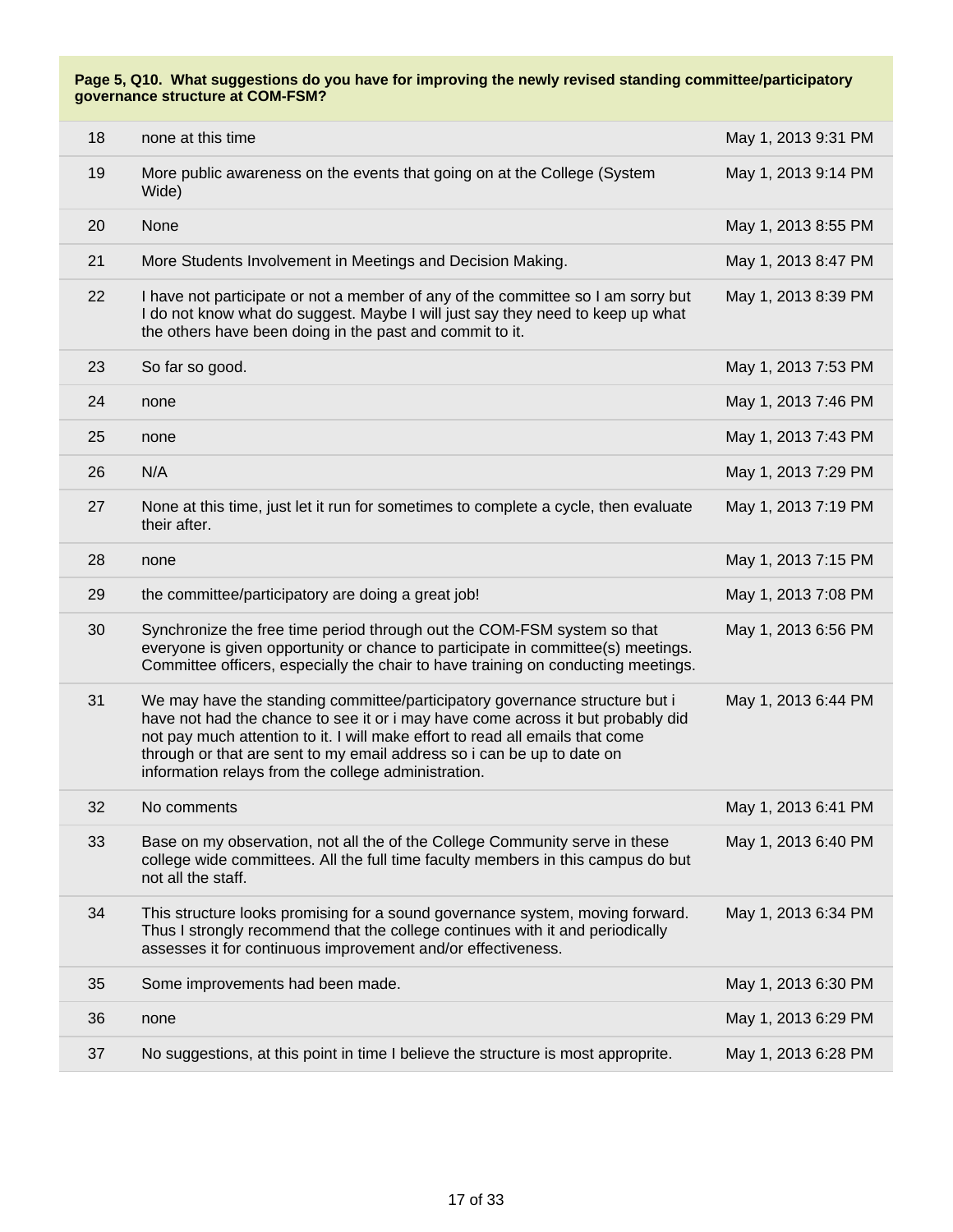| Page 5, Q10. What suggestions do you have for improving the newly revised standing committee/participatory<br>governance structure at COM-FSM? |                                                                                                                                                                                                                                                                                                                                                                                                                                                                                           |                     |  |
|------------------------------------------------------------------------------------------------------------------------------------------------|-------------------------------------------------------------------------------------------------------------------------------------------------------------------------------------------------------------------------------------------------------------------------------------------------------------------------------------------------------------------------------------------------------------------------------------------------------------------------------------------|---------------------|--|
| 38                                                                                                                                             | See to it that the members of each committee regularly attend the meetings.<br>Also it must be equally number from each campus site.                                                                                                                                                                                                                                                                                                                                                      | May 1, 2013 6:24 PM |  |
| 39                                                                                                                                             | Sorry no suggestion for I am not in any committee right know.                                                                                                                                                                                                                                                                                                                                                                                                                             | May 1, 2013 6:24 PM |  |
| 40                                                                                                                                             | Two main things I'd like to suggest for improvement are: 1. participation of<br>members during meetings must be improved so meetings are productive. 2. all<br>minutes of standing committees must be emailed out to everyone across<br>campuses must read and take immediate action on their part.                                                                                                                                                                                       | May 1, 2013 6:19 PM |  |
| 41                                                                                                                                             | My view is that improvement had been made.                                                                                                                                                                                                                                                                                                                                                                                                                                                | May 1, 2013 6:17 PM |  |
| 42                                                                                                                                             | Continue with the good work they are doing in sharing information with the rest<br>of the community                                                                                                                                                                                                                                                                                                                                                                                       | May 1, 2013 6:15 PM |  |
| 43                                                                                                                                             | None. I agree to how it is now.                                                                                                                                                                                                                                                                                                                                                                                                                                                           | May 1, 2013 6:15 PM |  |
| 44                                                                                                                                             | Better communication                                                                                                                                                                                                                                                                                                                                                                                                                                                                      | May 1, 2013 6:14 PM |  |
| 45                                                                                                                                             | No suggestions.                                                                                                                                                                                                                                                                                                                                                                                                                                                                           | May 1, 2013 6:12 PM |  |
| 46                                                                                                                                             | None.                                                                                                                                                                                                                                                                                                                                                                                                                                                                                     | May 1, 2013 6:09 PM |  |
| 47                                                                                                                                             | It would be better for one to be in the same standing committee (campus wide<br>and state level); example: if I am in the facility & environment standing<br>committee-campus wide, then I should be in the same committee at the state<br>level.                                                                                                                                                                                                                                         | May 1, 2013 6:09 PM |  |
| 48                                                                                                                                             | No comment                                                                                                                                                                                                                                                                                                                                                                                                                                                                                | May 1, 2013 6:02 PM |  |
| 49                                                                                                                                             | no suggestion                                                                                                                                                                                                                                                                                                                                                                                                                                                                             | May 1, 2013 5:54 PM |  |
| 50                                                                                                                                             | Committe officers needs to be selected two to three months prior to the next<br>fisical year so they have time to prepare themselves for the coming school year<br>by going through several workshops. This will enable the committee officers to<br>do their work more effectivelly. I am a standing committee chairperson and from<br>my experience running a committee is a hard task and it takes much of my time<br>and I have to be committed to be able to do it more effectively. | May 1, 2013 5:49 PM |  |
| 51                                                                                                                                             | None for now; I am satisfied!                                                                                                                                                                                                                                                                                                                                                                                                                                                             | May 1, 2013 5:48 PM |  |
| 52                                                                                                                                             | no comment.                                                                                                                                                                                                                                                                                                                                                                                                                                                                               | May 1, 2013 5:44 PM |  |
| 53                                                                                                                                             | Increase student involvement by compensation or providing the student with<br>incentives                                                                                                                                                                                                                                                                                                                                                                                                  | May 1, 2013 5:36 PM |  |
| 54                                                                                                                                             | Training for chairs and members on how to conduct a meeting.                                                                                                                                                                                                                                                                                                                                                                                                                              | May 1, 2013 5:26 PM |  |
| 55                                                                                                                                             | N/A                                                                                                                                                                                                                                                                                                                                                                                                                                                                                       | May 1, 2013 5:24 PM |  |
| 56                                                                                                                                             | Improve connecivity to the point where we can do video conferencing and/or<br>GoTo Meeting type format.                                                                                                                                                                                                                                                                                                                                                                                   | May 1, 2013 5:12 PM |  |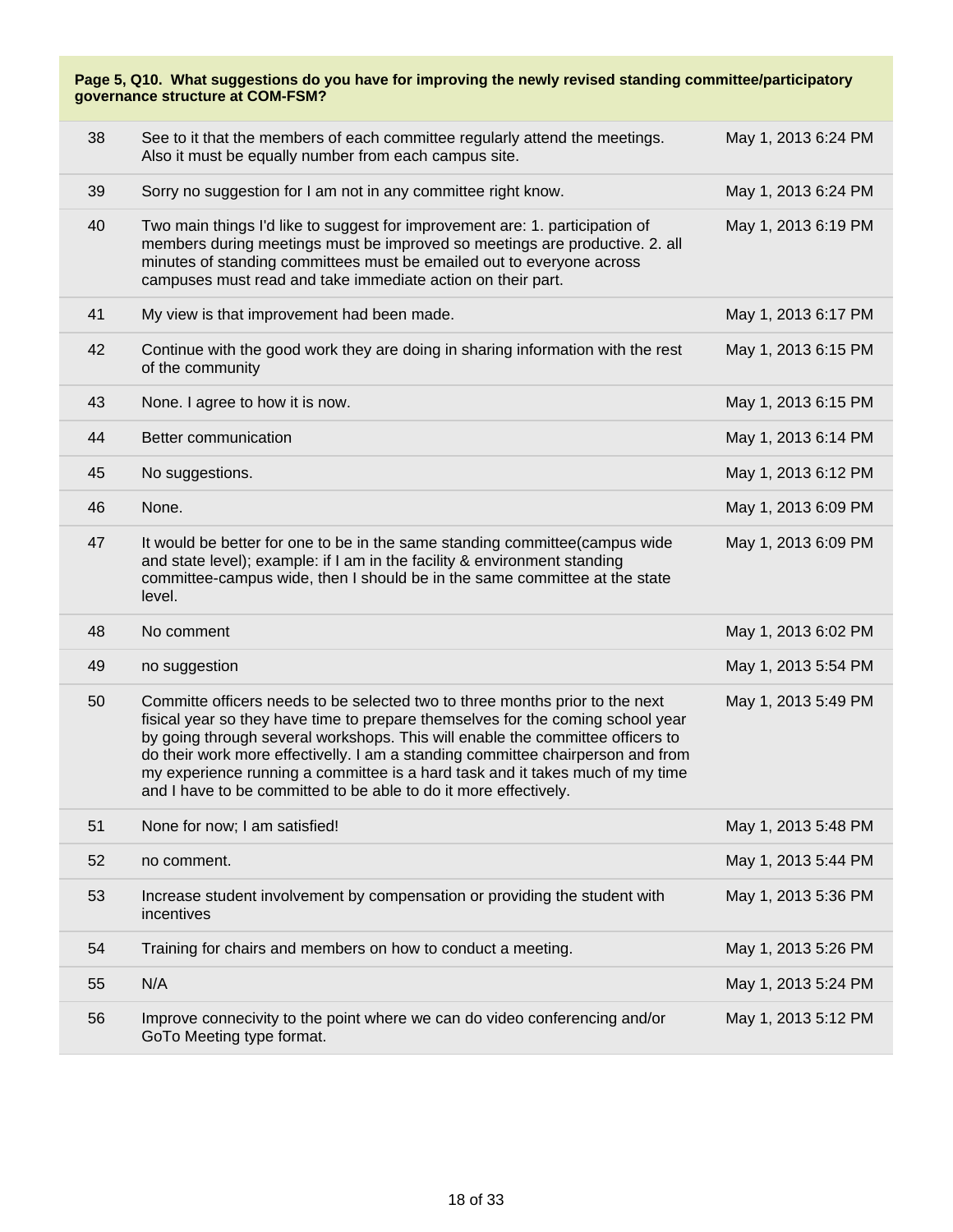| 57 | None                                                                                                                                                                                                                                                                                                                                                                                                          | May 1, 2013 4:56 PM   |
|----|---------------------------------------------------------------------------------------------------------------------------------------------------------------------------------------------------------------------------------------------------------------------------------------------------------------------------------------------------------------------------------------------------------------|-----------------------|
| 58 | attend each meeting on time and on a regular basis                                                                                                                                                                                                                                                                                                                                                            | May 1, 2013 4:33 PM   |
| 59 | None at this time.                                                                                                                                                                                                                                                                                                                                                                                            | May 1, 2013 4:33 PM   |
| 60 | nothing, I am okay with the newly revised standing committee                                                                                                                                                                                                                                                                                                                                                  | May 1, 2013 4:30 PM   |
| 61 | To let the members know in advance on what standing committee they will be<br>participated.                                                                                                                                                                                                                                                                                                                   | May 1, 2013 3:59 PM   |
| 62 | As an adjunct faculty member, I have little to say on the issue. It would appear to<br>me that the committee has put together a participatory governance structure that<br>would be inclusive of the opinions of all stakeholders.                                                                                                                                                                            | May 1, 2013 3:44 PM   |
| 63 | None                                                                                                                                                                                                                                                                                                                                                                                                          | May 1, 2013 1:58 PM   |
| 64 | none                                                                                                                                                                                                                                                                                                                                                                                                          | May 1, 2013 4:56 AM   |
| 65 | no suggestions for now                                                                                                                                                                                                                                                                                                                                                                                        | May 1, 2013 3:10 AM   |
| 66 | No comment                                                                                                                                                                                                                                                                                                                                                                                                    | May 1, 2013 12:43 AM  |
| 67 | None                                                                                                                                                                                                                                                                                                                                                                                                          | May 1, 2013 12:08 AM  |
| 68 | none                                                                                                                                                                                                                                                                                                                                                                                                          | Apr 30, 2013 11:38 PM |
| 69 | Doing it right and walk through it accordingly.                                                                                                                                                                                                                                                                                                                                                               | Apr 30, 2013 11:33 PM |
| 70 | no comments                                                                                                                                                                                                                                                                                                                                                                                                   | Apr 30, 2013 11:32 PM |
| 71 | It should be continuously shared with faculty and staff and practice to be used for<br>reference of such conversation or topic in meetings so that the information will<br>trickle down to all participants.                                                                                                                                                                                                  | Apr 30, 2013 11:28 PM |
| 72 | Continuous sharing with local campus faculty as well as better participatory<br>teleconferencing to include all state campuses with national campus committee<br>members.                                                                                                                                                                                                                                     | Apr 30, 2013 11:27 PM |
| 73 | no suggestions                                                                                                                                                                                                                                                                                                                                                                                                | Apr 30, 2013 11:22 PM |
| 74 | I prefer the newly revised standing committee/participatory governance structure<br>we have at our college. I would just like to emphasize that those participating in<br>committee meetings via teleconference be not forgotten by the other committee<br>members physically present so that discussions could be well shared.                                                                               | Apr 30, 2013 11:20 PM |
| 75 | Nothing                                                                                                                                                                                                                                                                                                                                                                                                       | Apr 30, 2013 11:17 PM |
| 76 | Committees' TORs should be re-evaluated by each committee and given to<br>Frankie/President/EC to make sure that all groups are in agreement on its<br>purpose and responsibilities. I think this may be partly the cause of disillusion<br>among some members. The intended purpose of the governance structure is<br>good, but there's still a lot to be clarified/improved for that structure to work more | Apr 30, 2013 11:12 PM |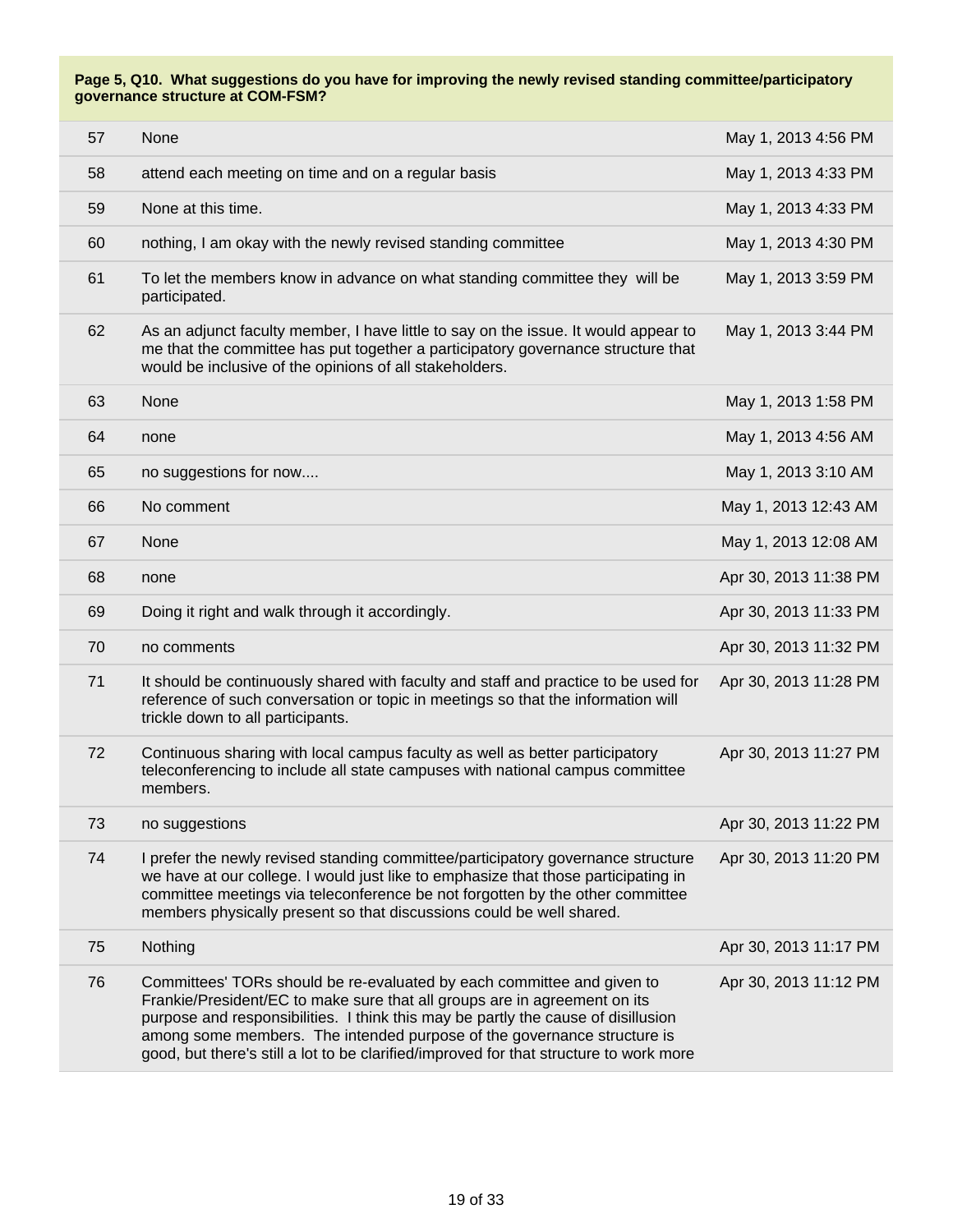efficiently and for people to really feel like being a part of "participatory" governance. At times it seems it is more an information-sharing network.

| 77 | no comments                                                                                                                                                                                                                                                                                                                                                   | Apr 30, 2013 11:12 PM |
|----|---------------------------------------------------------------------------------------------------------------------------------------------------------------------------------------------------------------------------------------------------------------------------------------------------------------------------------------------------------------|-----------------------|
| 78 | none                                                                                                                                                                                                                                                                                                                                                          | Apr 30, 2013 11:11 PM |
| 79 | None- just continue                                                                                                                                                                                                                                                                                                                                           | Apr 30, 2013 11:06 PM |
| 80 | I strongly suggest to add a new committee ffor Student Services                                                                                                                                                                                                                                                                                               | Apr 30, 2013 11:01 PM |
| 81 | no suggestions                                                                                                                                                                                                                                                                                                                                                | Apr 30, 2013 11:00 PM |
| 82 | N/A                                                                                                                                                                                                                                                                                                                                                           | Apr 30, 2013 10:59 PM |
| 83 | The committees promotes participatory governance. to bring things to the next<br>level, the committee officers should get training on how to effectively run<br>meetings in an orderly fashion by allowing all members a chance for input and<br>discussion.                                                                                                  | Apr 30, 2013 10:45 PM |
| 84 | No suggestions for now.                                                                                                                                                                                                                                                                                                                                       | Apr 30, 2013 10:44 PM |
| 85 | None                                                                                                                                                                                                                                                                                                                                                          | Apr 30, 2013 10:43 PM |
| 86 | Appointment and membership should be more closely monitored to ensure wide<br>range of and active constituents on committees.                                                                                                                                                                                                                                 | Apr 30, 2013 10:42 PM |
| 87 | The college should re-evaluate the times set for meetings and should include the<br>schedules for all Campuses with no time conflicts with classes; duration of a<br>meeting should be at least an hour and a half.                                                                                                                                           | Apr 30, 2013 10:31 PM |
| 88 | No comments                                                                                                                                                                                                                                                                                                                                                   | Apr 30, 2013 10:16 PM |
| 89 | The existing avenue (teleconferencing) is okay; it just needs to be complimented<br>with an annual in-person meeting, which entices every member to be present in<br>any given meeting.                                                                                                                                                                       | Apr 30, 2013 10:12 PM |
| 90 | Reinstate Student Services Committee to address student issues.                                                                                                                                                                                                                                                                                               | Apr 30, 2013 9:34 PM  |
| 91 | Use fewer surveys. Write the surveys in a way that makes sense. Do not rely on<br>Survey Monkey, but "test" all questions with one or more colleagues to make<br>sure that the item and the responses have a useful relationship. Ex. "I participate<br>in" does not entail an "agree" or "disagree" answer; it requires responses<br>dealing with frequency. | Apr 30, 2013 9:28 PM  |
| 92 | A weekly or biweekly summary of committee meetings, discussions and<br>decisions would be welcome with links to the detailed minutes. This would allow<br>a quick overall review of committee work and also provide means to look at more<br>detailed information if desired.                                                                                 | Apr 30, 2013 9:20 PM  |
| 93 | Okay with revised committees. Encourage participation of membership at least<br>for a majority.                                                                                                                                                                                                                                                               | Apr 30, 2013 8:56 PM  |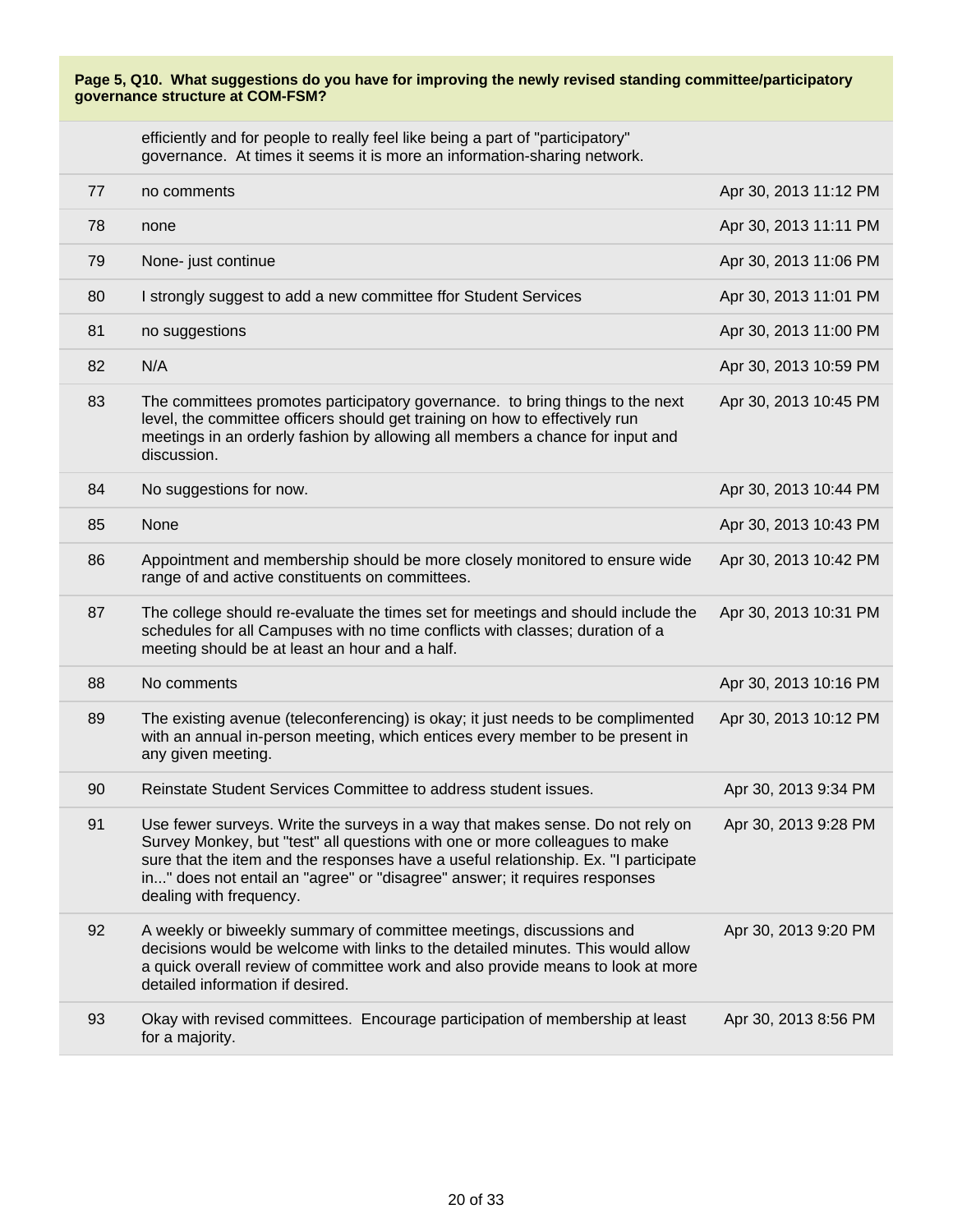| 94  | paper less and via teleconference                                                                                                                                                                                                                                                                                                                                                                                                                                                                                                                                              | Apr 30, 2013 8:31 PM  |
|-----|--------------------------------------------------------------------------------------------------------------------------------------------------------------------------------------------------------------------------------------------------------------------------------------------------------------------------------------------------------------------------------------------------------------------------------------------------------------------------------------------------------------------------------------------------------------------------------|-----------------------|
| 95  | Extended terms for Chairmanship of each committee when issues are critical.                                                                                                                                                                                                                                                                                                                                                                                                                                                                                                    | Apr 30, 2013 7:53 PM  |
| 96  | Discipline members who never attend meetings.                                                                                                                                                                                                                                                                                                                                                                                                                                                                                                                                  | Apr 30, 2013 7:48 PM  |
| 97  | none                                                                                                                                                                                                                                                                                                                                                                                                                                                                                                                                                                           | Apr 30, 2013 7:43 PM  |
| 98  | Somehow, I came across the revised participatory governance structure just this<br>morning. I re-reviewed the structure and felt that the structure is now clearly<br>organized in a way that both internal and external stakeholders can understand<br>how the system is governed. I am comfortable with the revised structure.                                                                                                                                                                                                                                               | Apr 30, 2013 7:20 PM  |
| 99  | The system is a very good system, I think. We all just have to take it seriously<br>that we have to work very hard for the betterment of COM-FSM, this nation. I do<br>feel that some times we (some people) do the least and not the most we could<br>do in a day. Just a thought.                                                                                                                                                                                                                                                                                            | Apr 30, 2013 6:53 PM  |
| 100 | Committees are working well so no suggestions at this time.                                                                                                                                                                                                                                                                                                                                                                                                                                                                                                                    | Apr 30, 2013 6:41 PM  |
| 101 | I would like to suggest that actions items by committees be summarized and<br>reported directly to administrators, especially campus dean so they can be<br>aware of new development at an instant.                                                                                                                                                                                                                                                                                                                                                                            | Apr 30, 2013 6:13 PM  |
| 102 | The standing committee/participatory governance structure should always work<br>together as a team. Team work is how our college moves forward and I do<br>believe in this structure as the foundation of our school.                                                                                                                                                                                                                                                                                                                                                          | Apr 30, 2013 6:09 PM  |
| 103 | Teleconference facilities need to be improved for better participation and<br>discussion                                                                                                                                                                                                                                                                                                                                                                                                                                                                                       | Apr 30, 2013 6:05 PM  |
| 104 | Get rid of them. They are all useless and redundant. Committees makes<br>"recommendations" that another administrator must take into consideration prior<br>to making a decision. Things could get done faster if the respective<br>administrative office did what it was suppose to do, as in the end they make<br>policy.                                                                                                                                                                                                                                                    | Apr 30, 2013 6:05 PM  |
| 105 | I am happy with it for now                                                                                                                                                                                                                                                                                                                                                                                                                                                                                                                                                     | Apr 30, 2013 5:57 PM  |
| 106 | EVERYONE SHOULD BE REQUIRED TO ATTEND THEIR COMMITTEE<br>MEETINGS.                                                                                                                                                                                                                                                                                                                                                                                                                                                                                                             | Apr 28, 2013 10:30 PM |
| 107 | All committees need to establish a protocol to ensure that information is being<br>distributed to to the COM-FSM community. In most cases, minutes ate being<br>posted on wiki but not emailed to the community.                                                                                                                                                                                                                                                                                                                                                               | Apr 28, 2013 3:07 PM  |
| 108 | If we want campus representatives, have equal number of reps from every<br>campus. If we want participation to represent population, then have the reps be<br>representative of the number of students, staffs and faculty members in each<br>campus. This will make voting on issues fair. However, Pohnpei and National<br>reps will most likely support each other because they are from the same state.<br>Therefore, the best way is to have all decide on issues for the good of the whole<br>system. I hope we care for each other and are not selfish. Let us not play | Apr 26, 2013 1:20 AM  |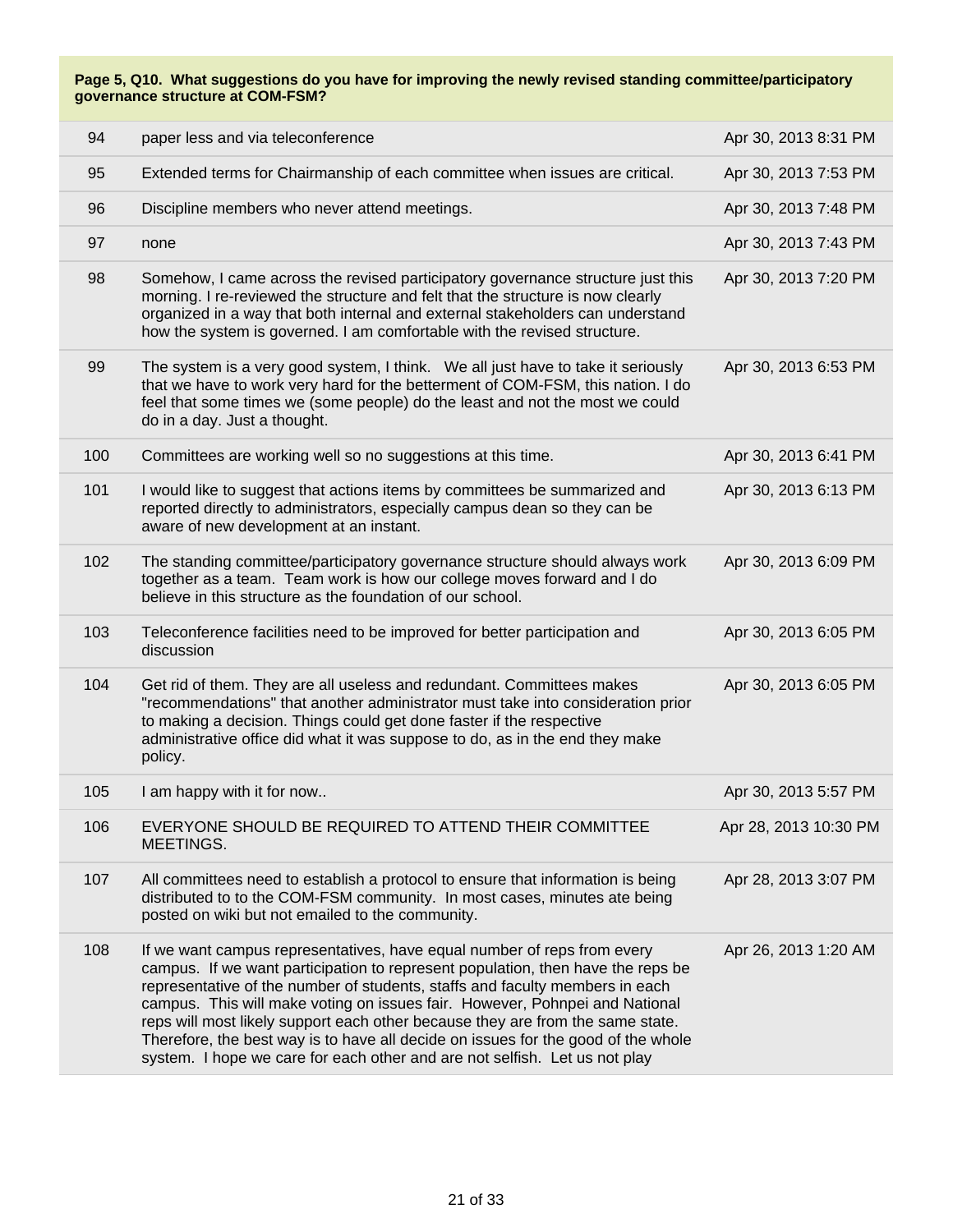|     | politics in decision making at our college.                                                                                                                                                                                                                                                                                                                                                                                                                                                                                                                                                                                                                                                                                                                                                                                                                                                                                                                                   |                       |
|-----|-------------------------------------------------------------------------------------------------------------------------------------------------------------------------------------------------------------------------------------------------------------------------------------------------------------------------------------------------------------------------------------------------------------------------------------------------------------------------------------------------------------------------------------------------------------------------------------------------------------------------------------------------------------------------------------------------------------------------------------------------------------------------------------------------------------------------------------------------------------------------------------------------------------------------------------------------------------------------------|-----------------------|
| 109 | provide formal meeting trainings                                                                                                                                                                                                                                                                                                                                                                                                                                                                                                                                                                                                                                                                                                                                                                                                                                                                                                                                              | Apr 25, 2013 10:02 PM |
| 110 | Choose chairsperson who can coordinate committee discussions so that all<br>members are given the opportunity to participate in committee discussions.                                                                                                                                                                                                                                                                                                                                                                                                                                                                                                                                                                                                                                                                                                                                                                                                                        | Apr 25, 2013 9:03 PM  |
| 111 | Give state campus sufficient time to discuss issues, and define "sufficient"<br>broadly, not the way some Palikir administrators define it.                                                                                                                                                                                                                                                                                                                                                                                                                                                                                                                                                                                                                                                                                                                                                                                                                                   | Apr 25, 2013 8:42 PM  |
| 112 | There needs to be a tracking system that keeps track of which committee people<br>have been on previously so that we can assess whether the information coming<br>from the committee is reflective of different people from different areas of the<br>college or just coming from the 'same ol' group of people all the time. There is a<br>risk of having the same groups together year in and year out causing the group<br>to experience 'groupthink' and to become stagnant or stuck in the same path or<br>way of thinking. People who have been in the same committee for a prolonged<br>period of time should then be encouraged by their supervisors to engage in<br>different committees. This will allow for people to circulate within the<br>committees, learn and experience new areas (which is a way for us to improve<br>and get a wider input through this participatory governance structure) and<br>provide refreshing views for the college to grow from. | Apr 25, 2013 8:00 PM  |
| 113 | The member of the standing committee should meet more often.                                                                                                                                                                                                                                                                                                                                                                                                                                                                                                                                                                                                                                                                                                                                                                                                                                                                                                                  | Apr 25, 2013 7:41 PM  |
| 114 | none                                                                                                                                                                                                                                                                                                                                                                                                                                                                                                                                                                                                                                                                                                                                                                                                                                                                                                                                                                          | Apr 25, 2013 7:36 PM  |
| 115 | More equality in the membership of the committees. With so many from National<br>campus, they can outvote all of the state campuses.                                                                                                                                                                                                                                                                                                                                                                                                                                                                                                                                                                                                                                                                                                                                                                                                                                          | Apr 25, 2013 6:39 PM  |
| 116 | To track down new ideas for better improvements.                                                                                                                                                                                                                                                                                                                                                                                                                                                                                                                                                                                                                                                                                                                                                                                                                                                                                                                              | Apr 25, 2013 6:15 PM  |
| 117 | Provide training for committee chair, vice-chair, secretary on the general roles of<br>the committees, how to process documents for action items, how to draft<br>policies, who to set meeting venues, teleconference lines                                                                                                                                                                                                                                                                                                                                                                                                                                                                                                                                                                                                                                                                                                                                                   | Apr 25, 2013 5:40 PM  |
| 118 | Working together as a group members improve more participatory governance<br>structure at COM-FSM.                                                                                                                                                                                                                                                                                                                                                                                                                                                                                                                                                                                                                                                                                                                                                                                                                                                                            | Apr 25, 2013 5:13 PM  |
| 119 | Share an idea within the standing committee, and put in action.                                                                                                                                                                                                                                                                                                                                                                                                                                                                                                                                                                                                                                                                                                                                                                                                                                                                                                               | Apr 25, 2013 4:47 PM  |
| 120 | Always keep state campuses aware of decisions made and done. Many times<br>we know it when we have to practice it. It becomes a shock.                                                                                                                                                                                                                                                                                                                                                                                                                                                                                                                                                                                                                                                                                                                                                                                                                                        | Apr 25, 2013 4:46 PM  |
| 121 | The college participatory governance environment that involves the commitment<br>and participation of all composes constituencies.                                                                                                                                                                                                                                                                                                                                                                                                                                                                                                                                                                                                                                                                                                                                                                                                                                            | Apr 25, 2013 4:19 PM  |
| 122 | Administration is strongly influencing what is discussed in our meetings. Faculty<br>concerns seem to be a second priority.                                                                                                                                                                                                                                                                                                                                                                                                                                                                                                                                                                                                                                                                                                                                                                                                                                                   | Apr 25, 2013 3:36 PM  |
| 123 | We have a good top down and down up structure. However we are missing out<br>on horizontal communication. At the campus level we all participate in our<br>committees however we don't know what the other committees are doing. There                                                                                                                                                                                                                                                                                                                                                                                                                                                                                                                                                                                                                                                                                                                                        | Apr 25, 2013 3:28 PM  |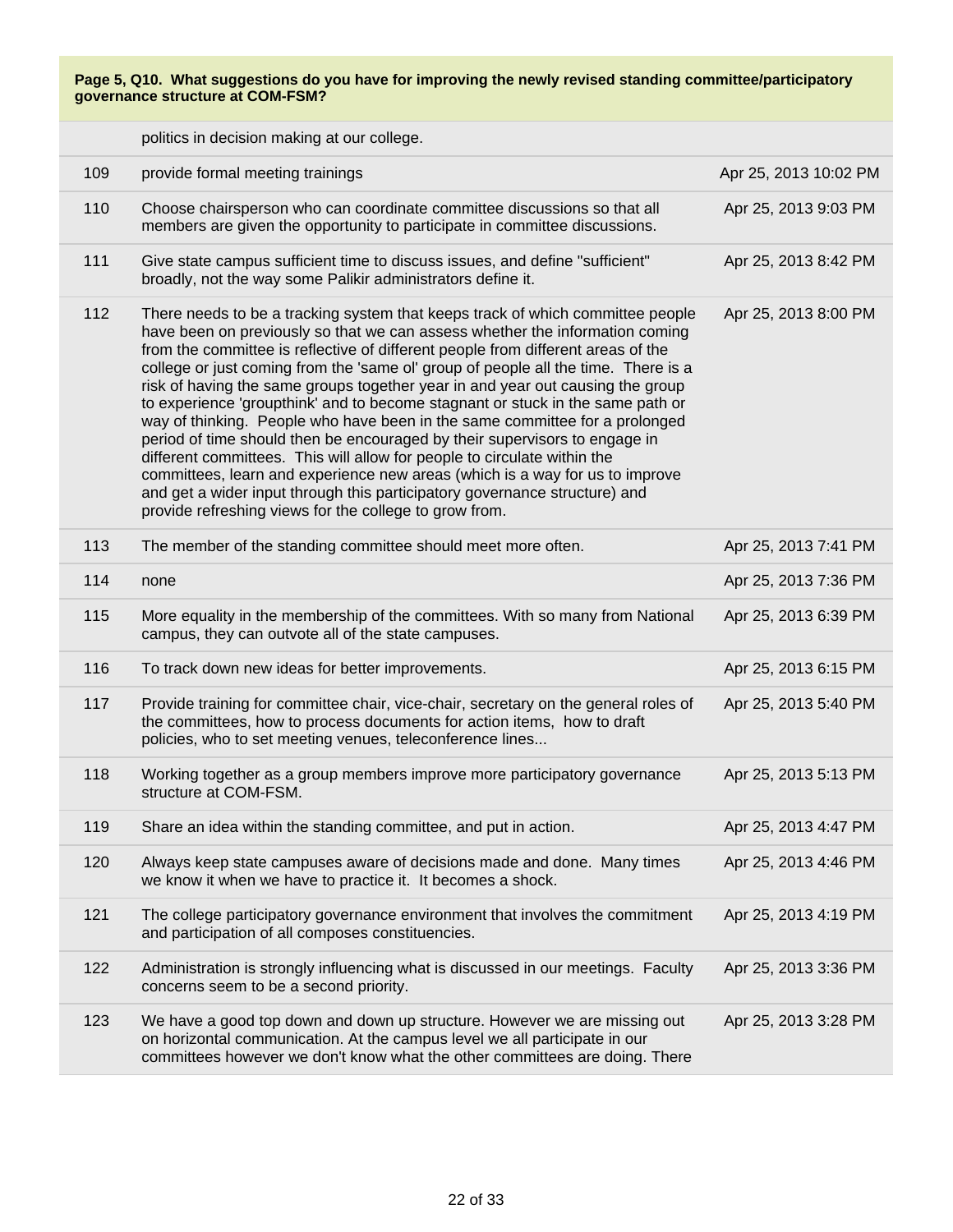needs to be a chance where members of each committee talk to each other. We have that at the campus wide level (executive committee) but we lack that at the individual campus level.

| 124 | no suggestions                                                                                                                                                                                                                                                                                                                                                                                                                                                           | Apr 25, 2013 3:24 PM  |
|-----|--------------------------------------------------------------------------------------------------------------------------------------------------------------------------------------------------------------------------------------------------------------------------------------------------------------------------------------------------------------------------------------------------------------------------------------------------------------------------|-----------------------|
| 125 | No comments                                                                                                                                                                                                                                                                                                                                                                                                                                                              | Apr 25, 2013 3:12 PM  |
| 126 | Since we are separated from each other by water, it is though difficult for<br>physical gathering or meeting. The only channel we use is by the teleconference,<br>if by any chance we could alter our physical contact in some other ways.                                                                                                                                                                                                                              | Apr 25, 2013 2:40 PM  |
| 127 | Training in meeting procedures. Do we still claim to use Robert's Rules? Do we<br>have another set of procedures. All should be aware. Officers should have<br>training in roles.                                                                                                                                                                                                                                                                                        | Apr 25, 2013 2:39 PM  |
| 128 | There is a desperate need for a student life committee and an almost<br>pathological level of opposition to forming one.                                                                                                                                                                                                                                                                                                                                                 | Apr 25, 2013 2:34 PM  |
| 129 | None                                                                                                                                                                                                                                                                                                                                                                                                                                                                     | Apr 25, 2013 2:19 PM  |
| 130 | There should be some sort of incentive to oblige committee members to attend<br>the meetings --- we always barely make up to quorum --- some individuals<br>simply hardly or never show up                                                                                                                                                                                                                                                                               | Apr 25, 2013 1:57 PM  |
| 131 | Including our State Dean back into the Executives, as he is our best<br>Ambassador, knowing not only the daily running of our Campus but also the<br>finite ins and outs that requires attention for the betterment of our State Campus.                                                                                                                                                                                                                                 | Apr 25, 2013 12:06 PM |
| 132 | We assume that is why we are doing this survey. Many members on committee<br>upon which I serve do not believe we accomplish any meaningful work. I guess-<br>-use survey results to first identify areas. The idea of "meaningful work" and<br>professional expectations.was not explored--maybe the majority of committee<br>members--which is everyone--is satisfied? TOR's--are not aligned for inter<br>committee work and communication for shared meaningful work | Apr 25, 2013 9:00 AM  |
| 133 | Results of meetings are good, but can we have a shorter version of the<br>recommendations? Another thing, can the decisions made by management over<br>the recommendations made by committees be also relayed to the community?<br>We just know the recommendations and we can just hear from grapevine what's<br>the administration's take on the issues. More often than not, we do not hear the<br>official decision of the administration                            | Apr 25, 2013 3:49 AM  |
| 134 | As of now I am not sure.                                                                                                                                                                                                                                                                                                                                                                                                                                                 | Apr 25, 2013 1:43 AM  |
| 135 | None                                                                                                                                                                                                                                                                                                                                                                                                                                                                     | Apr 25, 2013 12:19 AM |
| 136 | None                                                                                                                                                                                                                                                                                                                                                                                                                                                                     | Apr 24, 2013 11:53 PM |
| 137 | Mix of people from different disciples and levels of staff, students and selected<br>stakeholders from outside.                                                                                                                                                                                                                                                                                                                                                          | Apr 24, 2013 11:33 PM |
| 138 | none at this time                                                                                                                                                                                                                                                                                                                                                                                                                                                        | Apr 24, 2013 10:51 PM |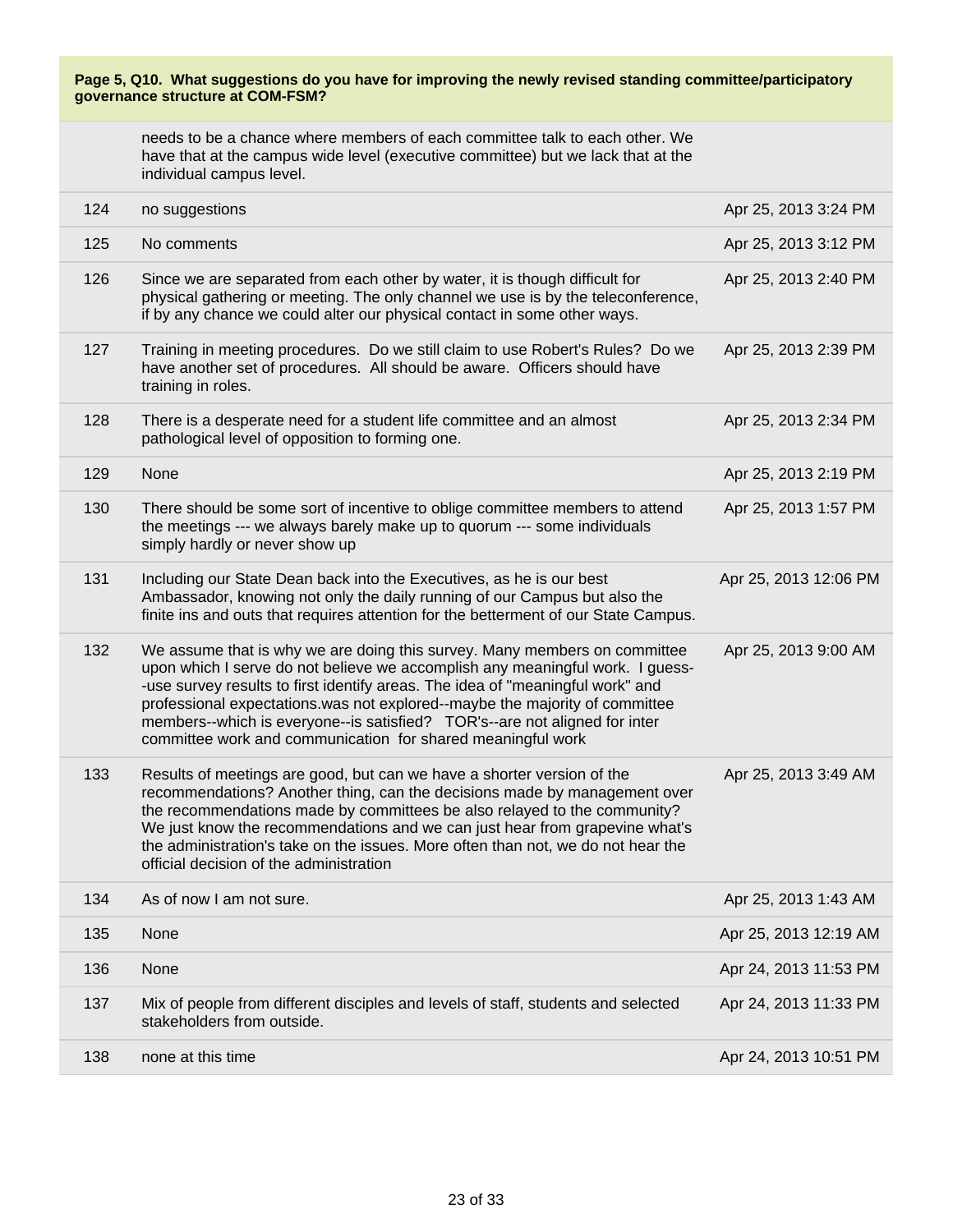| 139 | None I think what we have works to make it work - it should become part of<br>our culture to participate and be involved in what is going in the college.                                                 | Apr 24, 2013 10:46 PM |
|-----|-----------------------------------------------------------------------------------------------------------------------------------------------------------------------------------------------------------|-----------------------|
| 140 | If the administrators attaches weight to the recommendations made by the<br>committees then it would be better instead of just making recommendations that<br>would be totally ignored by the executives. | Apr 23, 2013 9:12 PM  |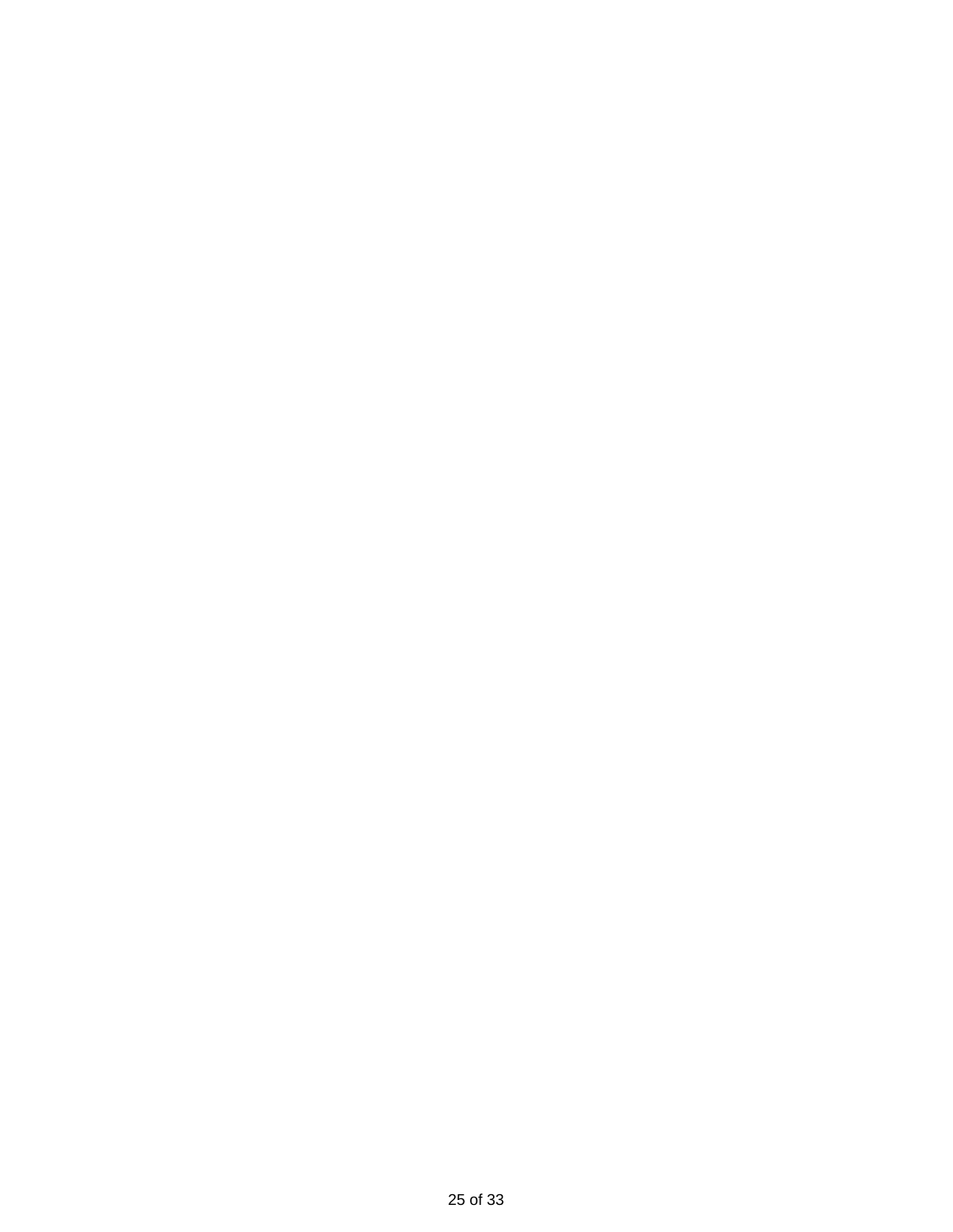| $\mathbf{1}$   | No comment                                                                                                                                                                                                                                                                                                                                                                                                                                                                     | May 3, 2013 3:47 PM  |
|----------------|--------------------------------------------------------------------------------------------------------------------------------------------------------------------------------------------------------------------------------------------------------------------------------------------------------------------------------------------------------------------------------------------------------------------------------------------------------------------------------|----------------------|
| 2              | I understand we have specific committees for each department but when it<br>comes to dealing with some emergency needs, then I suggest we follow proper<br>protocol with flexible ideas and communication when need it. Example, if the<br>chairman is not around for final decision then whoever is the assistant will<br>always help not just to wait until he or she comes back from just a short break or<br>other family matter business.                                 | May 2, 2013 8:23 PM  |
| 3              | I do not think running an organization by standing committees is the most<br>efficient way of doing it. The committee system is prone to unnecessary delay,<br>and the committees' decisions may not be data driven. After the committees'<br>decide then who receive the decisions? The president, the Cabinet, the<br>Executive Committee, or all of the above?                                                                                                              | May 2, 2013 6:14 PM  |
| $\overline{4}$ | The chairs or co-chairs should be staffs directly related to the concerns of the<br>committees so they could have more time for many things unlike instructors who<br>have many other concerns priority of which is their performance of their teaching<br>functions. They will also have full knowledge of issues at hand, unlike instructors<br>who would still grasp on terminologies or processes before they can get<br>themselves involve on the issues being discussed. | May 2, 2013 5:55 PM  |
| 5              | No comments                                                                                                                                                                                                                                                                                                                                                                                                                                                                    | May 2, 2013 5:17 PM  |
| 6              | No comments at all at this time.                                                                                                                                                                                                                                                                                                                                                                                                                                               | May 2, 2013 5:08 PM  |
| $\overline{7}$ | just a though, may be membership of committees should rotate to different<br>committees on a yearly bases.                                                                                                                                                                                                                                                                                                                                                                     | May 2, 2013 6:24 AM  |
| 8              | I would like to do more of this kind of survey.                                                                                                                                                                                                                                                                                                                                                                                                                                | May 1, 2013 11:28 PM |
| 9              | None at this time                                                                                                                                                                                                                                                                                                                                                                                                                                                              | May 1, 2013 10:52 PM |
| 10             | <b>NONE</b>                                                                                                                                                                                                                                                                                                                                                                                                                                                                    | May 1, 2013 10:48 PM |
| 11             | none                                                                                                                                                                                                                                                                                                                                                                                                                                                                           | May 1, 2013 10:40 PM |
| 12             | The key to making this participatory governance work is for greater participation.<br>I will think of ways to encourage and increase participation.                                                                                                                                                                                                                                                                                                                            | May 1, 2013 9:50 PM  |
| 13             | none at this time                                                                                                                                                                                                                                                                                                                                                                                                                                                              | May 1, 2013 9:31 PM  |
| 14             | Give some chance to other staffs to serve in the COM-FSM committees. but not<br>limited members.                                                                                                                                                                                                                                                                                                                                                                               | May 1, 2013 9:14 PM  |
| 15             | none                                                                                                                                                                                                                                                                                                                                                                                                                                                                           | May 1, 2013 8:55 PM  |
| 16             | I am sorry but I have no idea about the standing committe.                                                                                                                                                                                                                                                                                                                                                                                                                     | May 1, 2013 8:39 PM  |
| 17             | No comments                                                                                                                                                                                                                                                                                                                                                                                                                                                                    | May 1, 2013 7:53 PM  |
| 18             | none                                                                                                                                                                                                                                                                                                                                                                                                                                                                           | May 1, 2013 7:46 PM  |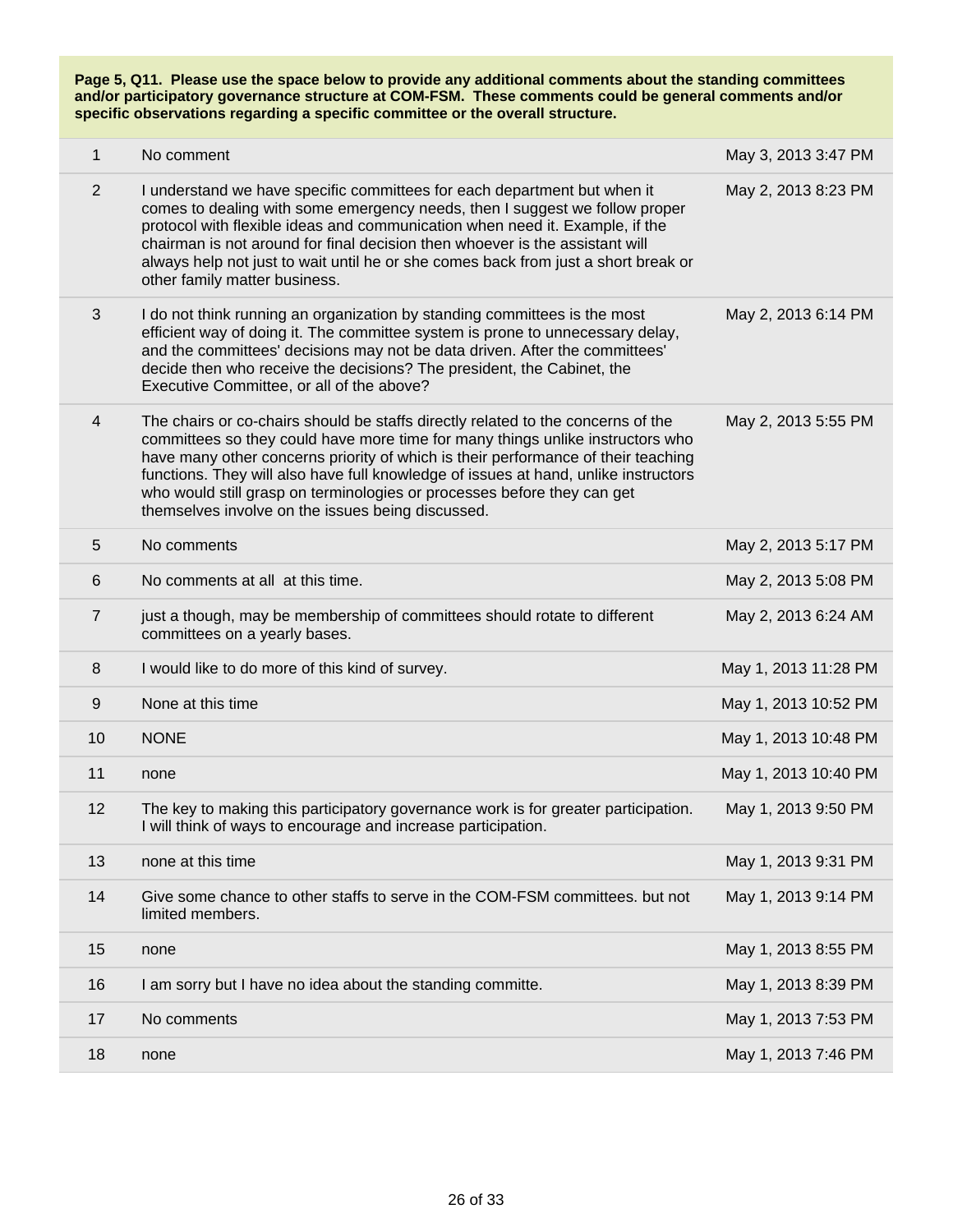| 19 | none                                                                                                                                                                                                                                                                                                                                                                                                                                                                                                                          | May 1, 2013 7:43 PM |
|----|-------------------------------------------------------------------------------------------------------------------------------------------------------------------------------------------------------------------------------------------------------------------------------------------------------------------------------------------------------------------------------------------------------------------------------------------------------------------------------------------------------------------------------|---------------------|
| 20 | N/A                                                                                                                                                                                                                                                                                                                                                                                                                                                                                                                           | May 1, 2013 7:29 PM |
| 21 | None.                                                                                                                                                                                                                                                                                                                                                                                                                                                                                                                         | May 1, 2013 7:19 PM |
| 22 | none                                                                                                                                                                                                                                                                                                                                                                                                                                                                                                                          | May 1, 2013 7:15 PM |
| 23 | No comment                                                                                                                                                                                                                                                                                                                                                                                                                                                                                                                    | May 1, 2013 7:08 PM |
| 24 | Give committee more power.                                                                                                                                                                                                                                                                                                                                                                                                                                                                                                    | May 1, 2013 6:59 PM |
| 25 | Keep officers to remain as chairs, vice, and secretary throughout one school<br>year. Changing of chairs and other officers on a semester basis create<br>unnecessary set backs in the smooth conduct of these important committees.                                                                                                                                                                                                                                                                                          | May 1, 2013 6:56 PM |
| 26 | Committees set up and in place are useful and very informative. Information just<br>have to be relayed to those who are involved so we know where to get the<br>information direct and on time. Not all of us have time to visit all committees<br>reports and be informed of what the college is up to Thank you.                                                                                                                                                                                                            | May 1, 2013 6:44 PM |
| 27 | No comments                                                                                                                                                                                                                                                                                                                                                                                                                                                                                                                   | May 1, 2013 6:41 PM |
| 28 | none now                                                                                                                                                                                                                                                                                                                                                                                                                                                                                                                      | May 1, 2013 6:40 PM |
| 29 | no comment.                                                                                                                                                                                                                                                                                                                                                                                                                                                                                                                   | May 1, 2013 6:30 PM |
| 30 | none                                                                                                                                                                                                                                                                                                                                                                                                                                                                                                                          | May 1, 2013 6:29 PM |
| 31 | Instead of not attending a committee meeting conference should be encouraged.                                                                                                                                                                                                                                                                                                                                                                                                                                                 | May 1, 2013 6:28 PM |
| 32 | Participatory governance is good however in our structure the EC which is<br>represented by the directors and IC seems to be bias because its is not well<br>represented by the faculty and staff alike which is why the decision form here<br>becomes we are going back to the traditional management style (whatever boss<br>wants that must be follow). Even we have the COC chair that represent the<br>faculty he is still "one" vote in EC compared with number of administration<br>member. In other word not balance. | May 1, 2013 6:24 PM |
| 33 | For know I have no comments for the standing committee governance structure,<br>but I am sure the standing committees will do well for the Collage of Micronesia-<br>FSM.                                                                                                                                                                                                                                                                                                                                                     | May 1, 2013 6:24 PM |
| 34 | just continue whatever is been started the college is doing a great job                                                                                                                                                                                                                                                                                                                                                                                                                                                       | May 1, 2013 6:22 PM |
| 35 | There should be a "retreat" to reflect on the year's accomplishments or discuss<br>new agenda.                                                                                                                                                                                                                                                                                                                                                                                                                                | May 1, 2013 6:19 PM |
| 36 | No comment.                                                                                                                                                                                                                                                                                                                                                                                                                                                                                                                   | May 1, 2013 6:17 PM |
| 37 | Involve more participants from the community and invite more members that are<br>still out there with no committees.                                                                                                                                                                                                                                                                                                                                                                                                          | May 1, 2013 6:15 PM |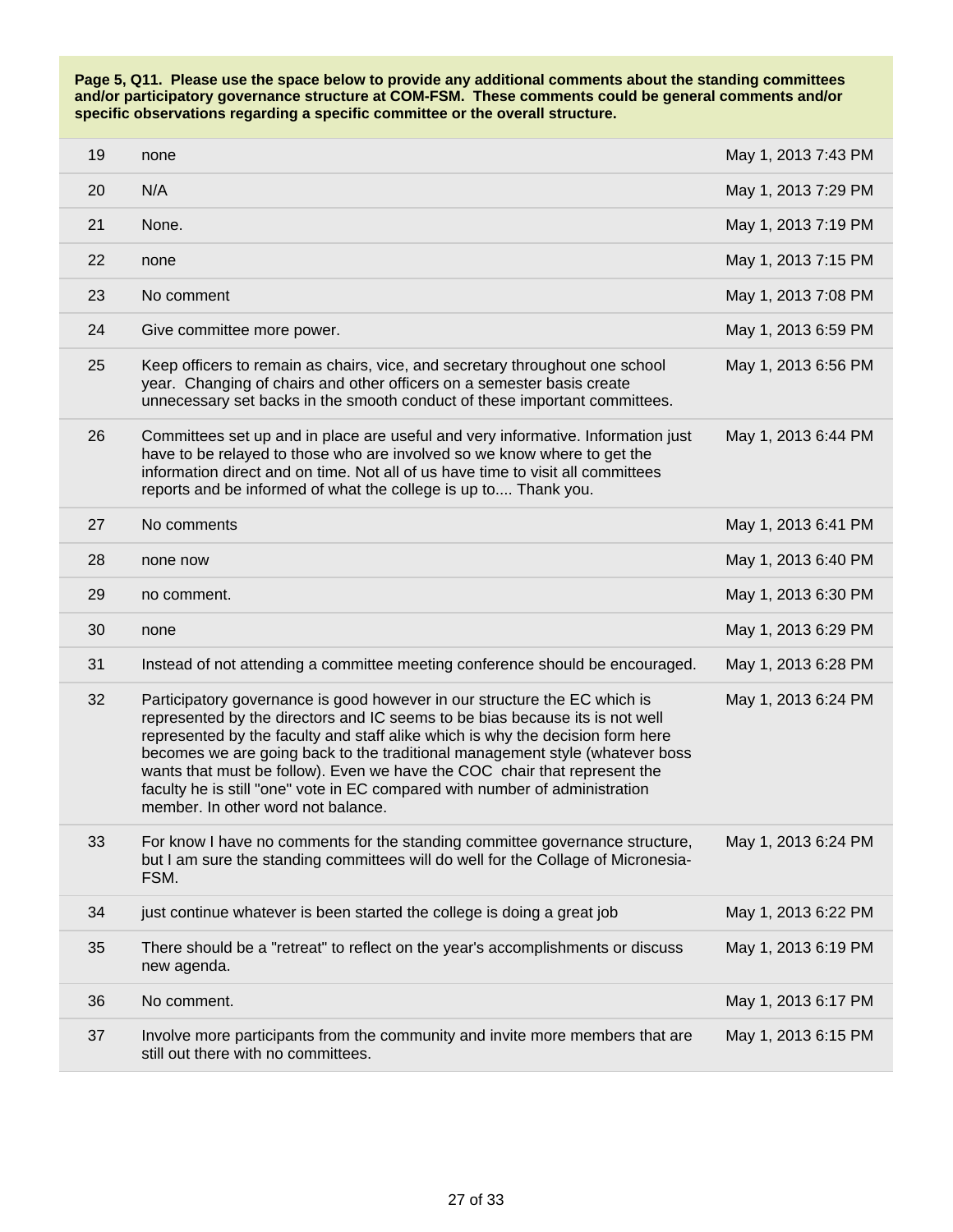| 38 | none                                                                                                                                                                                                                                                                                                                                                                                                                                                                        | May 1, 2013 6:14 PM   |
|----|-----------------------------------------------------------------------------------------------------------------------------------------------------------------------------------------------------------------------------------------------------------------------------------------------------------------------------------------------------------------------------------------------------------------------------------------------------------------------------|-----------------------|
| 39 | No more comments.                                                                                                                                                                                                                                                                                                                                                                                                                                                           | May 1, 2013 6:12 PM   |
| 40 | The state campuses disaster plans should be developed clearly, understandable<br>by all college community and must be tied in with the state disaster plan. We<br>need to implement periodical practices on disaster.                                                                                                                                                                                                                                                       | May 1, 2013 6:09 PM   |
| 41 | No comment                                                                                                                                                                                                                                                                                                                                                                                                                                                                  | May 1, 2013 6:02 PM   |
| 42 | no comments                                                                                                                                                                                                                                                                                                                                                                                                                                                                 | May 1, 2013 5:54 PM   |
| 43 | We need to establish some type of structure that will enable the committees to<br>function more effectively. Maybe an office that is incharge of coordinating and<br>maintaining all the documents from the standing committees. The reason why i<br>am suggesting this is that committees re-elect officers everyschool year and in<br>order for us to be consistant the next incoming officers needs to have a source<br>that they can use to move the committees forward | May 1, 2013 5:49 PM   |
| 44 | no comment.                                                                                                                                                                                                                                                                                                                                                                                                                                                                 | May 1, 2013 5:44 PM   |
| 45 | Thank you for sending out minutes after you meetings.                                                                                                                                                                                                                                                                                                                                                                                                                       | May 1, 2013 5:36 PM   |
| 46 | !00% better than a year ago.                                                                                                                                                                                                                                                                                                                                                                                                                                                | May 1, 2013 5:26 PM   |
| 47 | N/A                                                                                                                                                                                                                                                                                                                                                                                                                                                                         | May 1, 2013 5:24 PM   |
| 48 | No comands                                                                                                                                                                                                                                                                                                                                                                                                                                                                  | May 1, 2013 4:56 PM   |
| 49 | none                                                                                                                                                                                                                                                                                                                                                                                                                                                                        | May 1, 2013 4:33 PM   |
| 50 | None at this time.                                                                                                                                                                                                                                                                                                                                                                                                                                                          | May 1, 2013 4:33 PM   |
| 51 | Keep posting meeting results (minutes) on the WIKI leak for people to view.                                                                                                                                                                                                                                                                                                                                                                                                 | May 1, 2013 4:30 PM   |
| 52 | I have no comment on this one.                                                                                                                                                                                                                                                                                                                                                                                                                                              | May 1, 2013 3:44 PM   |
| 53 | None for now                                                                                                                                                                                                                                                                                                                                                                                                                                                                | May 1, 2013 4:56 AM   |
| 54 | no comments                                                                                                                                                                                                                                                                                                                                                                                                                                                                 | May 1, 2013 3:10 AM   |
| 55 | No comment                                                                                                                                                                                                                                                                                                                                                                                                                                                                  | May 1, 2013 12:43 AM  |
| 56 | Member should not just send information but should also share their thoughts<br>and ideas.                                                                                                                                                                                                                                                                                                                                                                                  | May 1, 2013 12:08 AM  |
| 57 | It would have been helpful in the beginning to keep some of the old committee<br>members to help us along. They could have stayed on as nonvoting members.                                                                                                                                                                                                                                                                                                                  | Apr 30, 2013 11:38 PM |
| 58 | Keep up the good job for all of us                                                                                                                                                                                                                                                                                                                                                                                                                                          | Apr 30, 2013 11:32 PM |
| 59 | Must take into consideration the time and class schedules for each campus                                                                                                                                                                                                                                                                                                                                                                                                   | Apr 30, 2013 11:28 PM |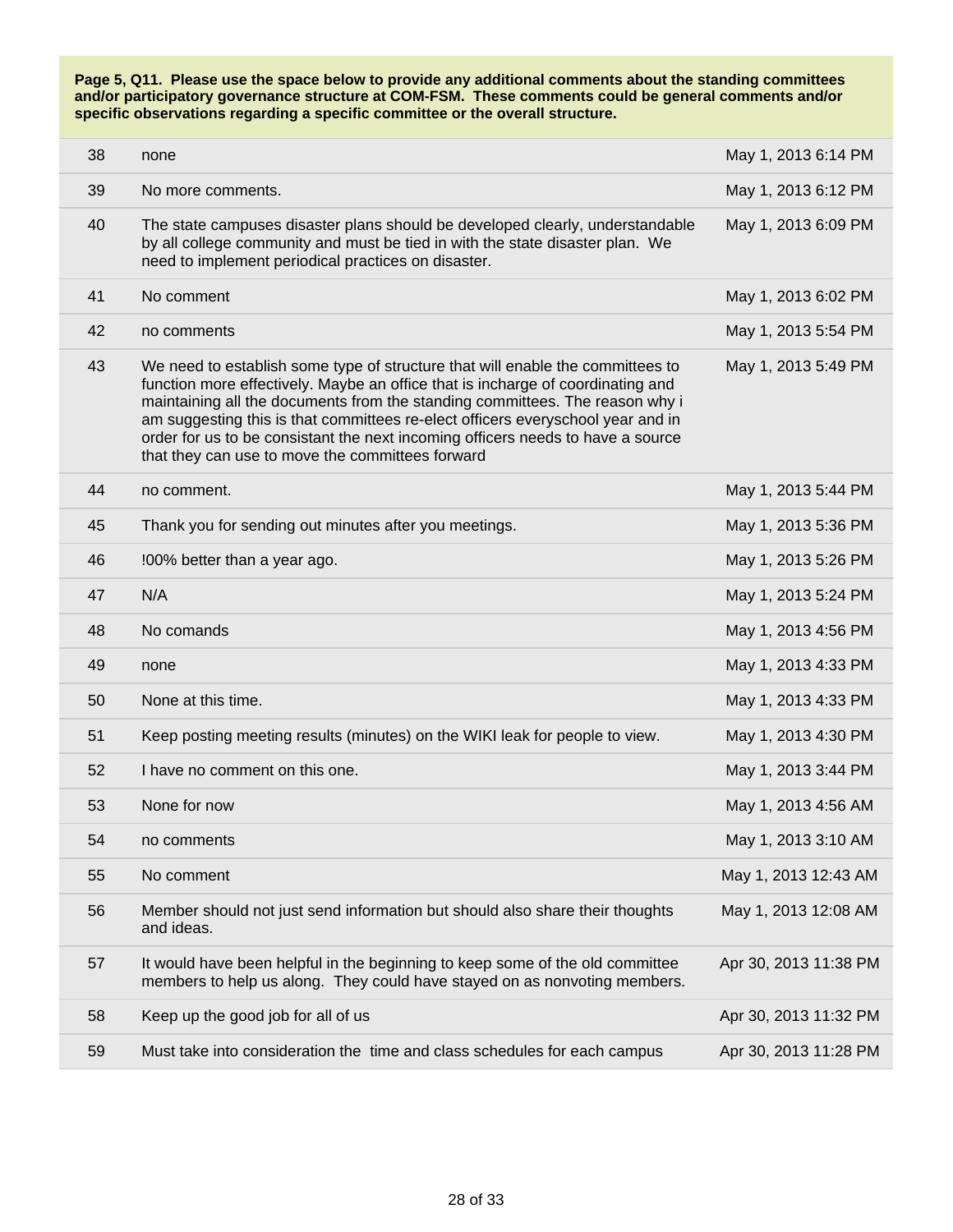| Page 5, Q11. Please use the space below to provide any additional comments about the standing committees<br>and/or participatory governance structure at COM-FSM. These comments could be general comments and/or<br>specific observations regarding a specific committee or the overall structure. |                                                                                                                                                                                                                                                                                                                                                                                                            |                       |
|-----------------------------------------------------------------------------------------------------------------------------------------------------------------------------------------------------------------------------------------------------------------------------------------------------|------------------------------------------------------------------------------------------------------------------------------------------------------------------------------------------------------------------------------------------------------------------------------------------------------------------------------------------------------------------------------------------------------------|-----------------------|
|                                                                                                                                                                                                                                                                                                     | when setting up committee meeting because our time and schedule often does<br>not permit us to attend meetings. (conflicting)                                                                                                                                                                                                                                                                              |                       |
| 60                                                                                                                                                                                                                                                                                                  | Time difference between campuses as well as teaching schedules prevent full<br>participation in discussions among all state and national campuses committee<br>members.                                                                                                                                                                                                                                    | Apr 30, 2013 11:27 PM |
| 61                                                                                                                                                                                                                                                                                                  | no comments                                                                                                                                                                                                                                                                                                                                                                                                | Apr 30, 2013 11:22 PM |
| 62                                                                                                                                                                                                                                                                                                  | Perhaps a way to eliminate the issue I discussed above would to seek the<br>possibility of owning on every COM campus a system of video/audio system<br>where we could all see each other (more like a webcam) so that in that way<br>every participates and the others would not be forgotten.                                                                                                            | Apr 30, 2013 11:20 PM |
| 63                                                                                                                                                                                                                                                                                                  | None                                                                                                                                                                                                                                                                                                                                                                                                       | Apr 30, 2013 11:17 PM |
| 64                                                                                                                                                                                                                                                                                                  | We really need a more effective chair!!!!!                                                                                                                                                                                                                                                                                                                                                                 | Apr 30, 2013 11:12 PM |
| 65                                                                                                                                                                                                                                                                                                  | By joining the committees meeting make me learn new things about the college.                                                                                                                                                                                                                                                                                                                              | Apr 30, 2013 11:12 PM |
| 66                                                                                                                                                                                                                                                                                                  | none                                                                                                                                                                                                                                                                                                                                                                                                       | Apr 30, 2013 11:11 PM |
| 67                                                                                                                                                                                                                                                                                                  | I thonk it would be very good for each of the committees to share information to<br>other members of different committees.                                                                                                                                                                                                                                                                                 | Apr 30, 2013 11:06 PM |
| 68                                                                                                                                                                                                                                                                                                  | these new structured committees and participatory governance has provided an<br>opportunity for staff, faculty and students to channel the needs, challenges, and<br>concerns for the improvement of the institution. The communication processes<br>is channeled at all levels within the system. It also encourage collaborative effort<br>on the part of everyone for the betterment of the institution | Apr 30, 2013 11:01 PM |
| 69                                                                                                                                                                                                                                                                                                  | no comments                                                                                                                                                                                                                                                                                                                                                                                                | Apr 30, 2013 11:00 PM |
| 70                                                                                                                                                                                                                                                                                                  | N/A                                                                                                                                                                                                                                                                                                                                                                                                        | Apr 30, 2013 10:59 PM |
| 71                                                                                                                                                                                                                                                                                                  | It is best to at least disburse agenda to members of each committee a week<br>before so they can have time to review before meeting and also to provide copy<br>to staff and faculty of prespective campus for their input as well.                                                                                                                                                                        | Apr 30, 2013 10:56 PM |
| 72                                                                                                                                                                                                                                                                                                  | none, i like the committee structure. training is needed. some committees are<br>functioning very well while a couple needs assistance in getting itself organized,<br>etc.                                                                                                                                                                                                                                | Apr 30, 2013 10:45 PM |
| 73                                                                                                                                                                                                                                                                                                  | No comment                                                                                                                                                                                                                                                                                                                                                                                                 | Apr 30, 2013 10:44 PM |
| 74                                                                                                                                                                                                                                                                                                  | None                                                                                                                                                                                                                                                                                                                                                                                                       | Apr 30, 2013 10:43 PM |
| 75                                                                                                                                                                                                                                                                                                  | Training for committee chairs is needed for more effective meetings.                                                                                                                                                                                                                                                                                                                                       | Apr 30, 2013 10:42 PM |
| 76                                                                                                                                                                                                                                                                                                  | A clear and concise flowchart should be created and shared with the College<br>community for everyone to understand the roles each committee plays.                                                                                                                                                                                                                                                        | Apr 30, 2013 10:31 PM |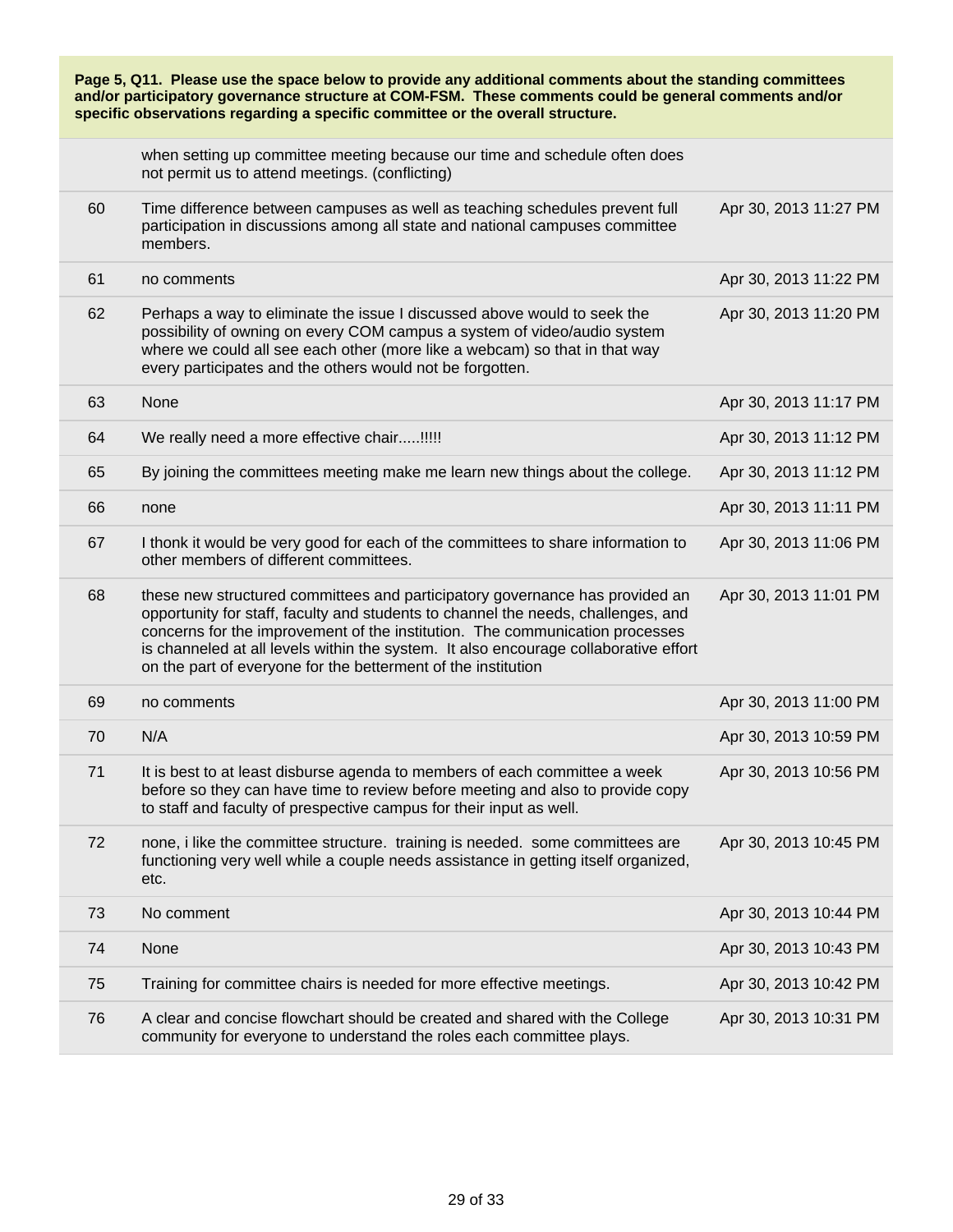| 77 | Again, I am okay with the status quo on how the college community goes about<br>its participatory governance mandate; frankly, I feel there's nothing wrong with<br>such a mandate; it's only the personnel that needs to be pushed to exercise<br>more participation and involvement in the system.                                                                         | Apr 30, 2013 10:12 PM |
|----|------------------------------------------------------------------------------------------------------------------------------------------------------------------------------------------------------------------------------------------------------------------------------------------------------------------------------------------------------------------------------|-----------------------|
| 78 | Current standing committees do not address student related issues.                                                                                                                                                                                                                                                                                                           | Apr 30, 2013 9:34 PM  |
| 79 | Election of New Officers to a Committee that has unfinished businesses should<br>be avoided. Revised TOR, so Elections of New Officers take place at end of SY.<br>So all matters pending be finished.                                                                                                                                                                       | Apr 30, 2013 8:56 PM  |
| 80 | go back to how committees were run in the past members were more attentive<br>and well informed because they were assigned to groups based on the nature of<br>their current responsibilities or duties.                                                                                                                                                                     | Apr 30, 2013 8:52 PM  |
| 81 | I think things are okay for the timebeing. we seemed to move forward after these<br>new structures.                                                                                                                                                                                                                                                                          | Apr 30, 2013 7:53 PM  |
| 82 | Having members spread across different physical sites makes participation by all<br>vitually impossible.                                                                                                                                                                                                                                                                     | Apr 30, 2013 7:48 PM  |
| 83 | I heard from others who represent our campus on standing committees that most<br>of the time they feel left out from meeting discussions because the discussions<br>would be going on, but they usually do not have a chance to voice their opinions.<br>At the end of the meeting, the folks at Palikir would say, " oh, are you still there?<br>Thank you for joining us." | Apr 30, 2013 7:43 PM  |
| 84 | No additional comments                                                                                                                                                                                                                                                                                                                                                       | Apr 30, 2013 7:20 PM  |
| 85 | The members should do their assignments by researching for info so when they<br>go to meetings, they bring with them suggestions and facts which help the<br>standing committees to discuss towards progression of COM-FSM as one<br>College. Thank you.                                                                                                                     | Apr 30, 2013 6:53 PM  |
| 86 | Complete attendance during meetings and pls. start the meeting on time.                                                                                                                                                                                                                                                                                                      | Apr 30, 2013 6:41 PM  |
| 87 | I still have to spend more time on wiki to read through the minutes of all<br>committees.                                                                                                                                                                                                                                                                                    | Apr 30, 2013 6:13 PM  |
| 88 | I waste my time going to committee meetings when I could be spending valuable<br>time doing my work.                                                                                                                                                                                                                                                                         | Apr 30, 2013 6:05 PM  |
| 89 | none                                                                                                                                                                                                                                                                                                                                                                         | Apr 30, 2013 5:57 PM  |
| 90 | The Executive committee should have a member from each campus with the<br>President as the chair who votes only when there is a tie, and all the other VPs<br>are non-voting members. The other committees' members should be based on<br>the population at each respective campus.                                                                                          | Apr 26, 2013 1:20 AM  |
| 91 | Know your or other committee members, to make sure you know who invite if a<br>chair/vice chair is not around.                                                                                                                                                                                                                                                               | Apr 25, 2013 10:02 PM |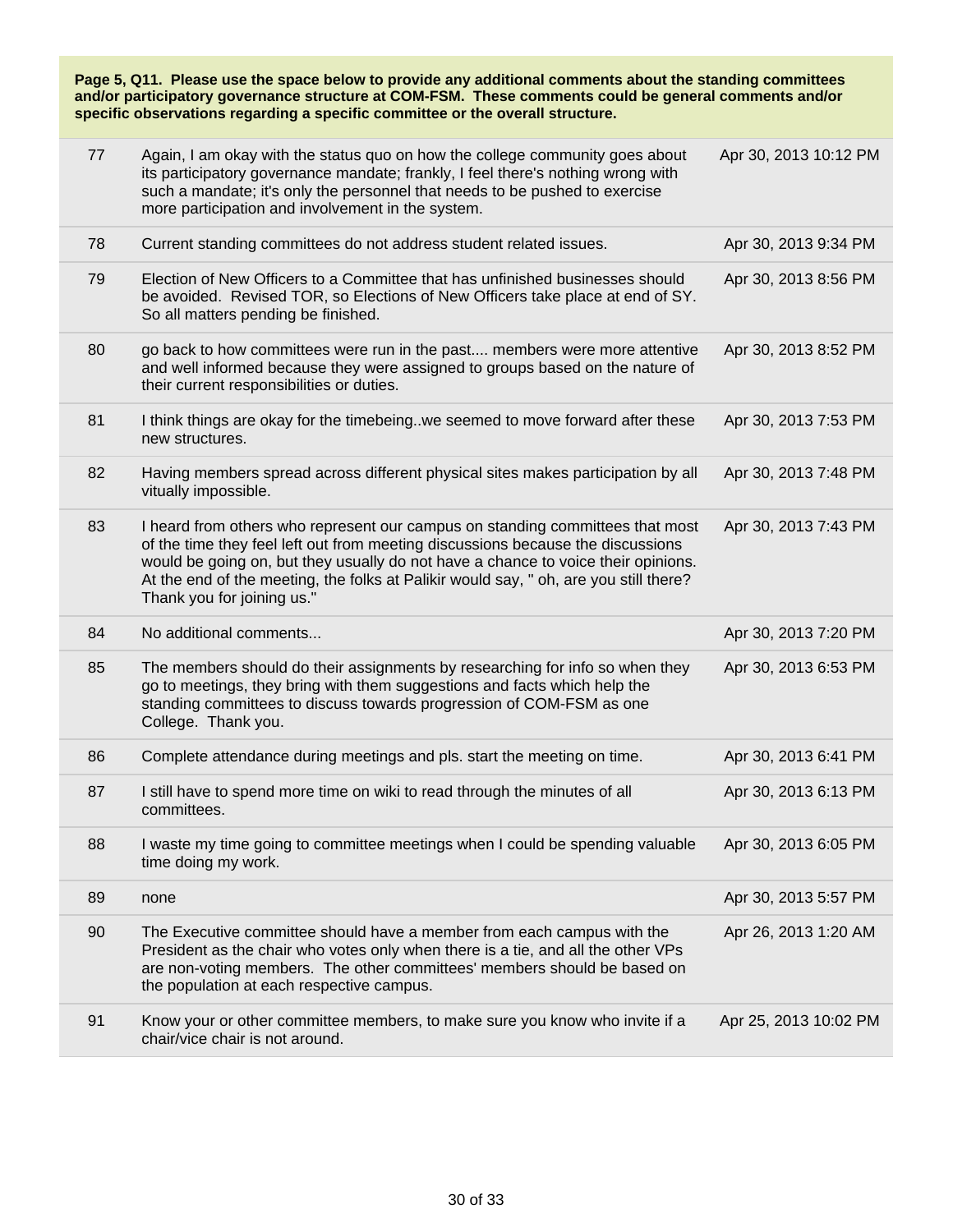| Page 5, Q11. Please use the space below to provide any additional comments about the standing committees<br>and/or participatory governance structure at COM-FSM. These comments could be general comments and/or<br>specific observations regarding a specific committee or the overall structure. |                                                                                                                                                                                                                                                                                                                                                                                                                                                                                                                                                                                                                                                                                                                                                                                                                                 |                      |  |
|-----------------------------------------------------------------------------------------------------------------------------------------------------------------------------------------------------------------------------------------------------------------------------------------------------|---------------------------------------------------------------------------------------------------------------------------------------------------------------------------------------------------------------------------------------------------------------------------------------------------------------------------------------------------------------------------------------------------------------------------------------------------------------------------------------------------------------------------------------------------------------------------------------------------------------------------------------------------------------------------------------------------------------------------------------------------------------------------------------------------------------------------------|----------------------|--|
| 92                                                                                                                                                                                                                                                                                                  | Some members of committees dominate discussions during meetings. I am not<br>there to hear personal views of those who claim historical affiliation to the<br>"progress" of the college.                                                                                                                                                                                                                                                                                                                                                                                                                                                                                                                                                                                                                                        | Apr 25, 2013 9:03 PM |  |
| 93                                                                                                                                                                                                                                                                                                  | We are told that there already exists some kind of revised participatory<br>governance policy, but I would appreciate receiving a copy of such policy, but I<br>have never seen it.                                                                                                                                                                                                                                                                                                                                                                                                                                                                                                                                                                                                                                             | Apr 25, 2013 8:42 PM |  |
| 94                                                                                                                                                                                                                                                                                                  | The committee structure is great but since there are only 9 committees,<br>supervisors should be diligent in ensuring that all of their workers are<br>participating in committees (determine a cycle that will work for each area) within<br>a cycle.                                                                                                                                                                                                                                                                                                                                                                                                                                                                                                                                                                          | Apr 25, 2013 8:00 PM |  |
| 95                                                                                                                                                                                                                                                                                                  | The standing committee should support the professional development in the<br>training areas at the college.                                                                                                                                                                                                                                                                                                                                                                                                                                                                                                                                                                                                                                                                                                                     | Apr 25, 2013 7:36 PM |  |
| 96                                                                                                                                                                                                                                                                                                  | In general my committee is good at listening or trying to listen to everyone.<br>However, I have heard members of other committees complain that they are not<br>asked for their opinions nor are their concerns addressed.                                                                                                                                                                                                                                                                                                                                                                                                                                                                                                                                                                                                     | Apr 25, 2013 6:39 PM |  |
| 97                                                                                                                                                                                                                                                                                                  | To fully equipped standing committees with modern gadgets for faster means of<br>communications and actions.                                                                                                                                                                                                                                                                                                                                                                                                                                                                                                                                                                                                                                                                                                                    | Apr 25, 2013 6:15 PM |  |
| 98                                                                                                                                                                                                                                                                                                  | It seems that committee work often focuses on evaluating processes only rather<br>than looking at results of processes and making recommendations for<br>improvement at the college. Yes, processes need to be evaluated, but the<br>committee using the process can do that. An example is what happened with<br>the academic program prioritization. CAC evaluated the process as it should<br>have. The committee didn't spend much time on the results or<br>recommendations of that process. Then the prioritization documents went to<br>PRC where again the process was evaluated but no one took time to look at the<br>recommendations for improvement at the college, only the process. The<br>summary of the prioritization process already included recommendations on how<br>to improve the process for next time. | Apr 25, 2013 5:40 PM |  |
| 99                                                                                                                                                                                                                                                                                                  | My concern will base on our observations for each campuses need to be more<br>specific participatory governance structure at COM-FSM.                                                                                                                                                                                                                                                                                                                                                                                                                                                                                                                                                                                                                                                                                           | Apr 25, 2013 5:13 PM |  |
| 100                                                                                                                                                                                                                                                                                                 | Always clear articulation in advance, honesthly, respectively, monitoring and<br>evaulation for the out come.                                                                                                                                                                                                                                                                                                                                                                                                                                                                                                                                                                                                                                                                                                                   | Apr 25, 2013 4:47 PM |  |
| 101                                                                                                                                                                                                                                                                                                 | no comments                                                                                                                                                                                                                                                                                                                                                                                                                                                                                                                                                                                                                                                                                                                                                                                                                     | Apr 25, 2013 4:46 PM |  |
| 102                                                                                                                                                                                                                                                                                                 | We require trust in everything we do and help each other achieving our goal with<br>complete honest, reliability and courage.                                                                                                                                                                                                                                                                                                                                                                                                                                                                                                                                                                                                                                                                                                   | Apr 25, 2013 4:19 PM |  |
| 103                                                                                                                                                                                                                                                                                                 | The committee chairs seem to be reporting what the president wants to the<br>committee rather than what the committees want to the president.                                                                                                                                                                                                                                                                                                                                                                                                                                                                                                                                                                                                                                                                                   | Apr 25, 2013 3:36 PM |  |
| 104                                                                                                                                                                                                                                                                                                 | We just need to improve our horizontal level communication and have more<br>participation from students in some of our standing committees especially when<br>it comes to policies that effect students. For example the decision to have a                                                                                                                                                                                                                                                                                                                                                                                                                                                                                                                                                                                     | Apr 25, 2013 3:28 PM |  |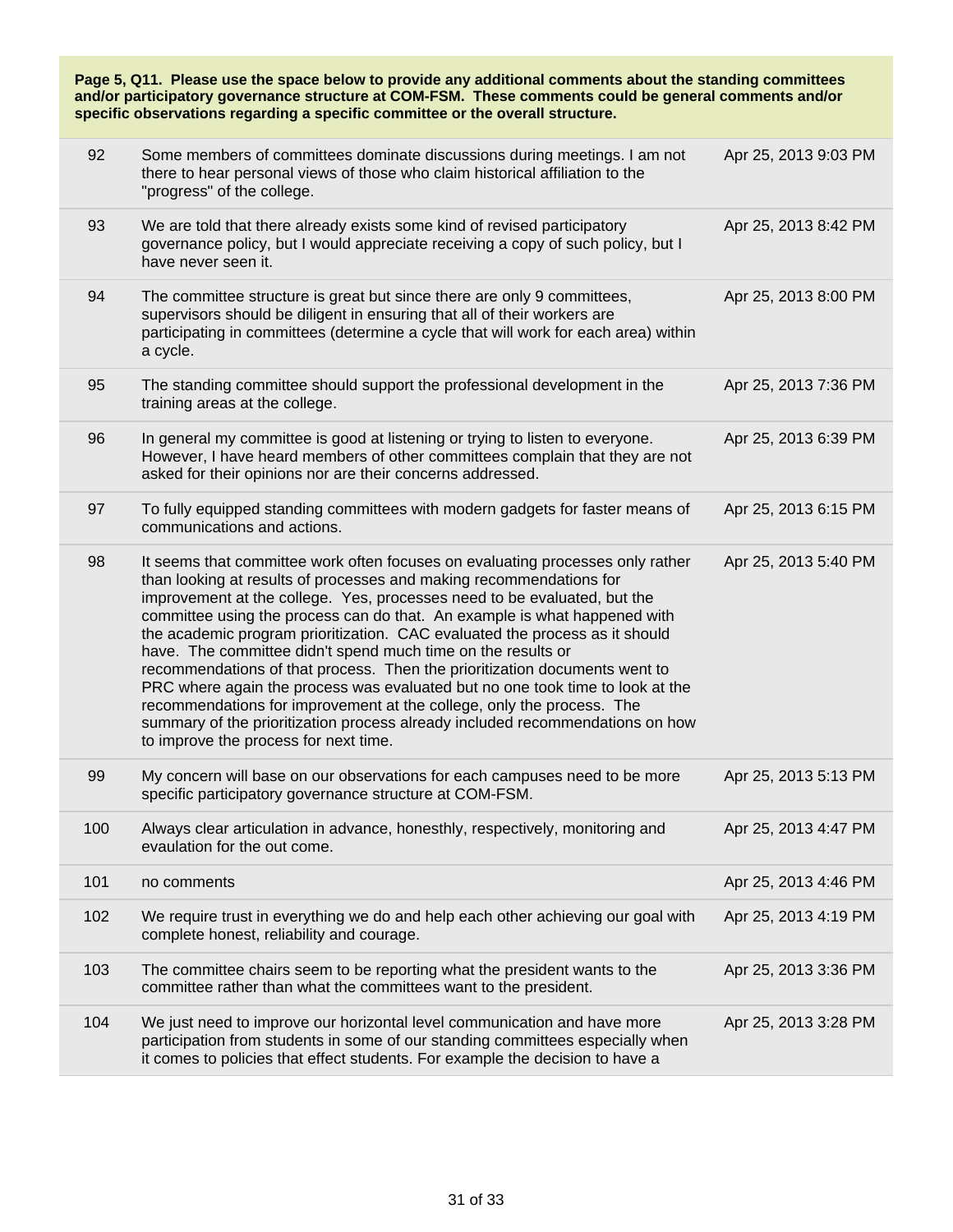facilities fee had no input from students. At our campus the students were surprised and very disappointed, not because of the extra money they have to pay but because there was no attempt to get students input. Students would have felt better if they at-least were able to give their input.

| 105 | no comments                                                                                                                                                                                                                                                                                                                                                                                                                                                                                                                                                                                                                                                                                                                                                                                                                                                                                                                                                                                                                                                                                                                                                                                                                                                                                                                                                                                                                                                                                                                                                                                                                                                                                                                                                                                                                                                                      | Apr 25, 2013 3:24 PM  |
|-----|----------------------------------------------------------------------------------------------------------------------------------------------------------------------------------------------------------------------------------------------------------------------------------------------------------------------------------------------------------------------------------------------------------------------------------------------------------------------------------------------------------------------------------------------------------------------------------------------------------------------------------------------------------------------------------------------------------------------------------------------------------------------------------------------------------------------------------------------------------------------------------------------------------------------------------------------------------------------------------------------------------------------------------------------------------------------------------------------------------------------------------------------------------------------------------------------------------------------------------------------------------------------------------------------------------------------------------------------------------------------------------------------------------------------------------------------------------------------------------------------------------------------------------------------------------------------------------------------------------------------------------------------------------------------------------------------------------------------------------------------------------------------------------------------------------------------------------------------------------------------------------|-----------------------|
| 106 | No comments                                                                                                                                                                                                                                                                                                                                                                                                                                                                                                                                                                                                                                                                                                                                                                                                                                                                                                                                                                                                                                                                                                                                                                                                                                                                                                                                                                                                                                                                                                                                                                                                                                                                                                                                                                                                                                                                      | Apr 25, 2013 3:12 PM  |
| 107 | I know everybody agrees with me that the best way to have a committee meeting<br>is by seeing everyone face-to-face. If there's a way, that would be better!                                                                                                                                                                                                                                                                                                                                                                                                                                                                                                                                                                                                                                                                                                                                                                                                                                                                                                                                                                                                                                                                                                                                                                                                                                                                                                                                                                                                                                                                                                                                                                                                                                                                                                                     | Apr 25, 2013 2:40 PM  |
| 108 | Only National campus facultly/staff have advantages of feeling up-to-the-minute<br>participation. Lots gets clarified, suggested in informal conversations. Folks at<br>Nat'l can see each other often, drop in to offices, have lunch, take a walk, run<br>across each other here and there on campus. Those kinds of drop in<br>discussions take place on other campuses, but do not reach the committee<br>leadership. Distance is our constant challenge.                                                                                                                                                                                                                                                                                                                                                                                                                                                                                                                                                                                                                                                                                                                                                                                                                                                                                                                                                                                                                                                                                                                                                                                                                                                                                                                                                                                                                    | Apr 25, 2013 2:39 PM  |
| 109 | The members worked toward fulfilling their responsibility as outlined in the<br>committee's Terms of Reference. I had to disagree because some members<br>merely show up bodily. The college's committee structure promotes a<br>participatory governance environment that involves the commitment and<br>participation of all campus constituencies. I had to disagree - students are a<br>campus constituency and they are conspicuously absent from all committees.<br>The one committee that did have regular student participation, student services,<br>was abolished. All members attended regularly. Some members attended<br>regularly but not all. Participation in your committee was important and valuable<br>to COM-FSM. All of the decisions made were logical decisions that a capable<br>administrator would make. There is certainly a role for participatory input, but in<br>the areas in which we worked, that role is limited. There were other areas where<br>there is a massive role for broad and wide participatory input, but that input was<br>not available or was constrained to a preselected pick list. Surveys often<br>presented winnowed lists of options. I felt like a vegetarian being told, "We value<br>your input and so are asking you whether you prefer to eat beef, veal, or mutton?<br>And please do not criticize this list as many people worked really hard to<br>generate the list, disagreeing with the list is tantamount to denigrating the hard<br>work that they have done." Overall, I am satisfied with COM-FSM's new<br>Participatory Governance performance. No, not at this point. The college's<br>committee structure promotes a participatory governance environment that<br>involves the commitment and participation of all campus constituencies. I had to<br>disagree as students are not able to participate | Apr 25, 2013 2:34 PM  |
| 110 | None                                                                                                                                                                                                                                                                                                                                                                                                                                                                                                                                                                                                                                                                                                                                                                                                                                                                                                                                                                                                                                                                                                                                                                                                                                                                                                                                                                                                                                                                                                                                                                                                                                                                                                                                                                                                                                                                             | Apr 25, 2013 2:19 PM  |
| 111 | As stated in Q10. to include our Dean back into the Executives circle for better<br>representation of our Campus. The only other problem I see is that even though<br>you have been included in the participatory governance structure committees                                                                                                                                                                                                                                                                                                                                                                                                                                                                                                                                                                                                                                                                                                                                                                                                                                                                                                                                                                                                                                                                                                                                                                                                                                                                                                                                                                                                                                                                                                                                                                                                                                | Apr 25, 2013 12:06 PM |

capacity as the worker for the College, and this I believe will be the demise of this role.

and what have you, you are still treated not with your capacity as such but your